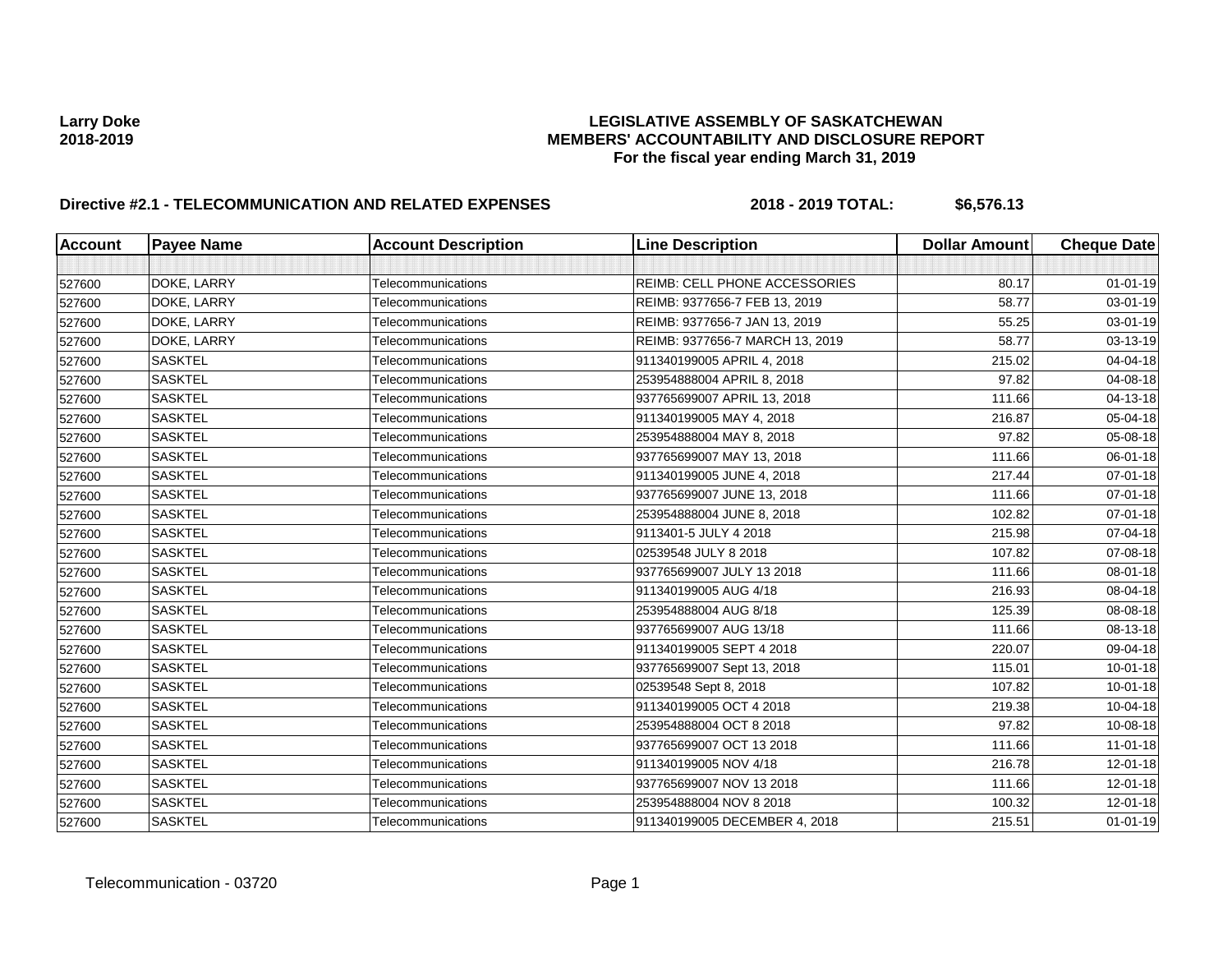| <b>Account</b> | <b>Payee Name</b>                                      | <b>Account Description</b> | <b>Line Description</b>          | <b>Dollar Amount</b> | <b>Cheque Date</b> |
|----------------|--------------------------------------------------------|----------------------------|----------------------------------|----------------------|--------------------|
|                |                                                        |                            |                                  |                      |                    |
| 527600         | <b>SASKTEL</b>                                         | Telecommunications         | 25395488004 DEC 8 2018           | 97.82                | $01 - 01 - 19$     |
| 527600         | <b>SASKTEL</b>                                         | Telecommunications         | 937765699007 DEC 13 2018         | 115.01               | $01 - 01 - 19$     |
| 527600         | <b>SASKTEL</b>                                         | Telecommunications         | 911340199005 JAN 4 2019          | 216.87               | 01-04-19           |
| 527600         | <b>SASKTEL</b>                                         | Telecommunications         | 253954888004 JAN 8 2019          | 107.82               | $01 - 08 - 19$     |
| 527600         | <b>SASKTEL</b>                                         | Telecommunications         | 911340199005 FEB 4 2019          | 219.08               | 02-04-19           |
| 527600         | <b>SASKTEL</b>                                         | Telecommunications         | 25395488004 FEB 8 2019           | 154.93               | 02-08-19           |
| 527600         | <b>SASKTEL</b>                                         | Telecommunications         | 911340199005 MAR 4 2019          | 217.37               | 03-04-19           |
| 527600         | <b>SASKTEL</b>                                         | Telecommunications         | 253954888004 MARCH 08, 2019      | 97.82                | 03-08-19           |
| 527600         | <b>SASKTEL</b>                                         | Telecommunications         | RTV - LARRY DOKE - PERSONAL USE  | $-150.00$            | 03-28-19           |
| 527600         | <b>XPLORNET COMMUNICATIONS INC.</b>                    | Telecommunications         | 860389 APR 4-MAY 3, 2018         | 100.69               | 04-04-18           |
| 527600         | XPLORNET COMMUNICATIONS INC. Telecommunications        |                            | <b>INTERNET MAY 2018</b>         | 79.32                | 05-04-18           |
| 527600         | <b>XPLORNET COMMUNICATIONS INC. Telecommunications</b> |                            | JUNE 4 - JULY 3, 2018            | 84.79                | 06-04-18           |
| 527600         | XPLORNET COMMUNICATIONS INC. Telecommunications        |                            | <b>INTERNET CHARGES</b>          | 84.79                | 07-04-18           |
| 527600         | <b>XPLORNET COMMUNICATIONS INC. Telecommunications</b> |                            | <b>WEBHOSTING</b>                | 84.79                | 08-04-18           |
| 527600         | XPLORNET COMMUNICATIONS INC. Telecommunications        |                            | <b>WEBHOSTING</b>                | 84.79                | 09-04-18           |
| 527600         | XPLORNET COMMUNICATIONS INC. Telecommunications        |                            | WEBHOSTING OCT 2018              | 84.79                | 10-04-18           |
| 527600         | <b>XPLORNET COMMUNICATIONS INC. Telecommunications</b> |                            | 860389 NOV 1-30 2018             | 84.79                | 11-04-18           |
| 527600         | XPLORNET COMMUNICATIONS INC. Telecommunications        |                            | INTERNET DEC 4 2018 - JAN 3 2019 | 84.79                | $01 - 01 - 19$     |
| 527600         | <b>XPLORNET COMMUNICATIONS INC. Telecommunications</b> |                            | JAN 4-FEB 3 2019                 | 84.79                | $01 - 04 - 19$     |
| 527600         | XPLORNET COMMUNICATIONS INC. Telecommunications        |                            | 860389 FEB 1-28 2019             | 84.79                | 02-04-19           |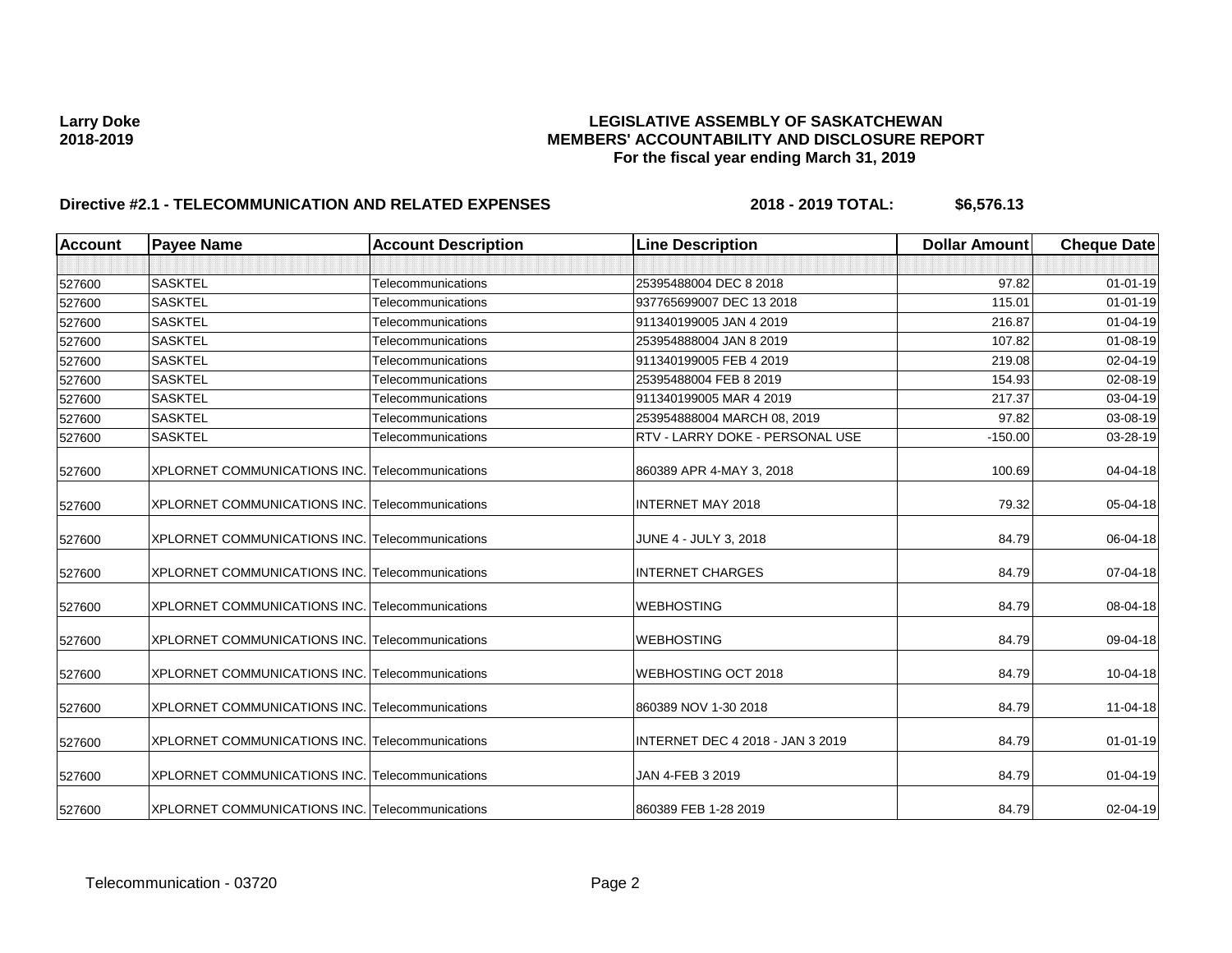| <b>Account</b> | <b>Payee Name</b>                               | <b>Account Description</b> | <b>Line Description</b>       | <b>Dollar Amount</b> | <b>Cheque Date</b> |
|----------------|-------------------------------------------------|----------------------------|-------------------------------|----------------------|--------------------|
|                |                                                 |                            |                               |                      |                    |
| 527600         | XPLORNET COMMUNICATIONS INC. Telecommunications |                            | MAR 4 - APR 3 2019            | 90.09                | 03-04-19           |
| 530600         | <b>SASKTEL</b>                                  | Placement - Tender Ads     | 911340199005 APRIL 4, 2018    | 43.75                | 04-04-18           |
| 530600         | <b>SASKTEL</b>                                  | Placement - Tender Ads     | 911340199005 MAY 4, 2018      | 43.75                | 05-04-18           |
| 530600         | <b>SASKTEL</b>                                  | Placement - Tender Ads     | 911340199005 JUNE 4, 2018     | 43.75                | 07-01-18           |
| 530600         | <b>SASKTEL</b>                                  | Placement - Tender Ads     | 9113401-5 JULY 4 2018         | 43.75                | 07-04-18           |
| 530600         | <b>SASKTEL</b>                                  | Placement - Tender Ads     | 911340199005 AUG 4/18         | 43.75                | 08-04-18           |
| 530600         | <b>SASKTEL</b>                                  | Placement - Tender Ads     | 911340199005 SEPT 4 2018      | 43.75                | 09-04-18           |
| 530600         | <b>SASKTEL</b>                                  | Placement - Tender Ads     | 911340199005 OCT 4 2018       | 43.75                | 10-04-18           |
| 530600         | <b>SASKTEL</b>                                  | Placement - Tender Ads     | 911340199005 NOV 4/18         | 43.75                | 12-01-18           |
| 530600         | <b>SASKTEL</b>                                  | Placement - Tender Ads     | 911340199005 DECEMBER 4, 2018 | 43.75                | $01 - 01 - 19$     |
| 530600         | <b>SASKTEL</b>                                  | Placement - Tender Ads     | 911340199005 JAN 4 2019       | 43.75                | $01 - 04 - 19$     |
| 530600         | <b>SASKTEL</b>                                  | Placement - Tender Ads     | 911340199005 FEB 4 2019       | 43.75                | 02-04-19           |
| 530600         | <b>SASKTEL</b>                                  | Placement - Tender Ads     | 911340199005 MAR 4 2019       | 43.75                | 03-04-19           |
|                |                                                 |                            |                               |                      |                    |
|                |                                                 |                            |                               |                      |                    |
|                |                                                 |                            |                               |                      |                    |
|                |                                                 |                            |                               |                      |                    |
|                |                                                 |                            |                               |                      |                    |
|                |                                                 |                            |                               |                      |                    |
|                |                                                 |                            |                               |                      |                    |
|                |                                                 |                            |                               |                      |                    |
|                |                                                 |                            |                               |                      |                    |
|                |                                                 |                            |                               |                      |                    |
|                |                                                 |                            |                               |                      |                    |
|                |                                                 |                            |                               |                      |                    |
|                |                                                 |                            |                               |                      |                    |
|                |                                                 |                            |                               |                      |                    |
|                |                                                 |                            |                               |                      |                    |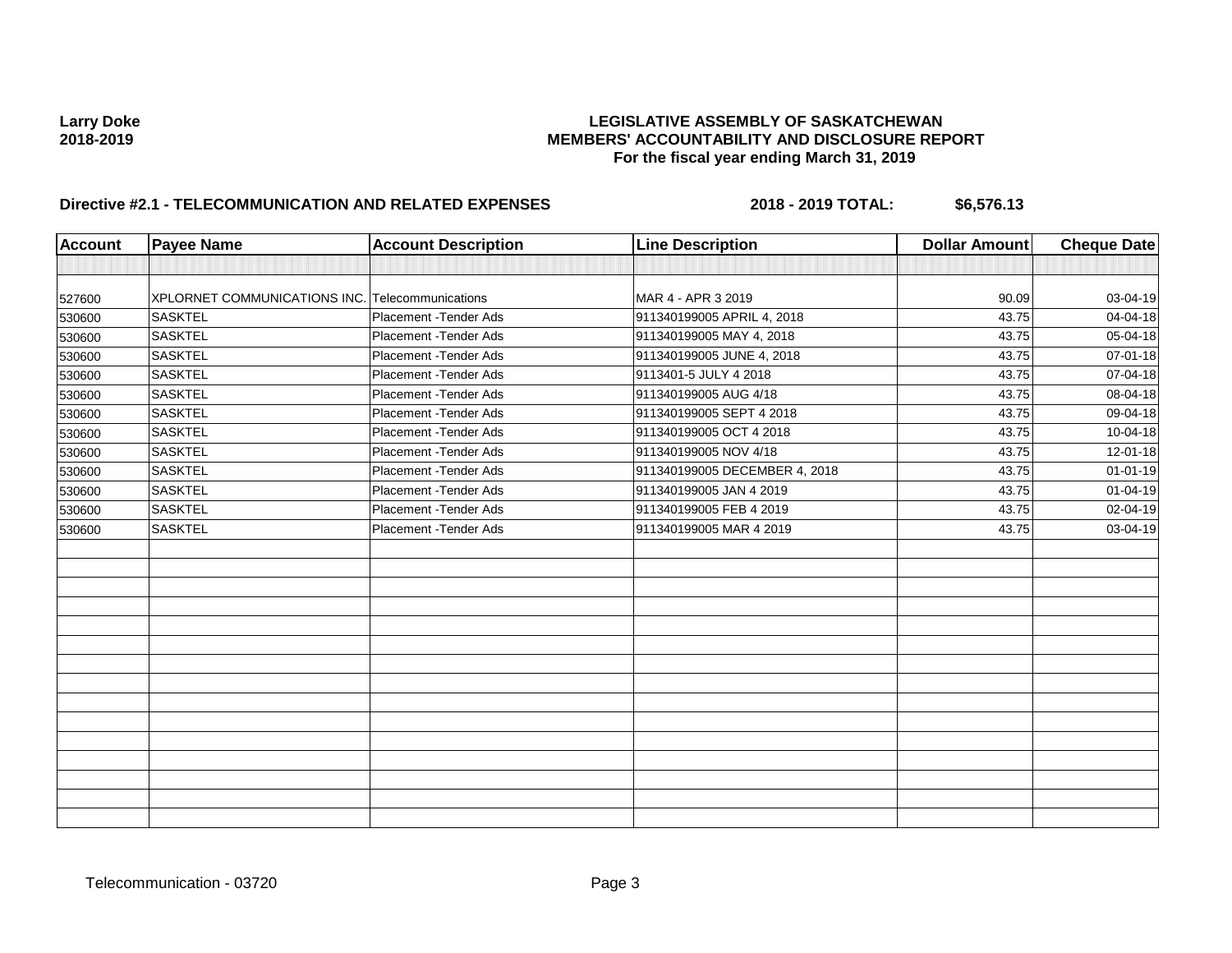| <b>Account</b> | Payee Name | <b>Account Description</b> | <b>Line Description</b> | <b>Dollar Amount</b> | <b>Cheque Date</b> |
|----------------|------------|----------------------------|-------------------------|----------------------|--------------------|
|                |            |                            |                         |                      |                    |
|                |            |                            |                         |                      |                    |
|                |            |                            |                         |                      |                    |
|                |            |                            |                         |                      |                    |
|                |            |                            |                         |                      |                    |
|                |            |                            |                         |                      |                    |
|                |            |                            |                         |                      |                    |
|                |            |                            |                         |                      |                    |
|                |            |                            |                         |                      |                    |
|                |            |                            |                         |                      |                    |
|                |            |                            |                         |                      |                    |
|                |            |                            |                         |                      |                    |
|                |            |                            |                         |                      |                    |
|                |            |                            |                         |                      |                    |
|                |            |                            |                         |                      |                    |
|                |            |                            |                         |                      |                    |
|                |            |                            |                         |                      |                    |
|                |            |                            |                         |                      |                    |
|                |            |                            |                         |                      |                    |
|                |            |                            |                         |                      |                    |
|                |            |                            |                         |                      |                    |
|                |            |                            |                         |                      |                    |
|                |            |                            |                         |                      |                    |
|                |            |                            |                         |                      |                    |
|                |            |                            |                         |                      |                    |
|                |            |                            |                         |                      |                    |
|                |            |                            |                         |                      |                    |
|                |            |                            |                         |                      |                    |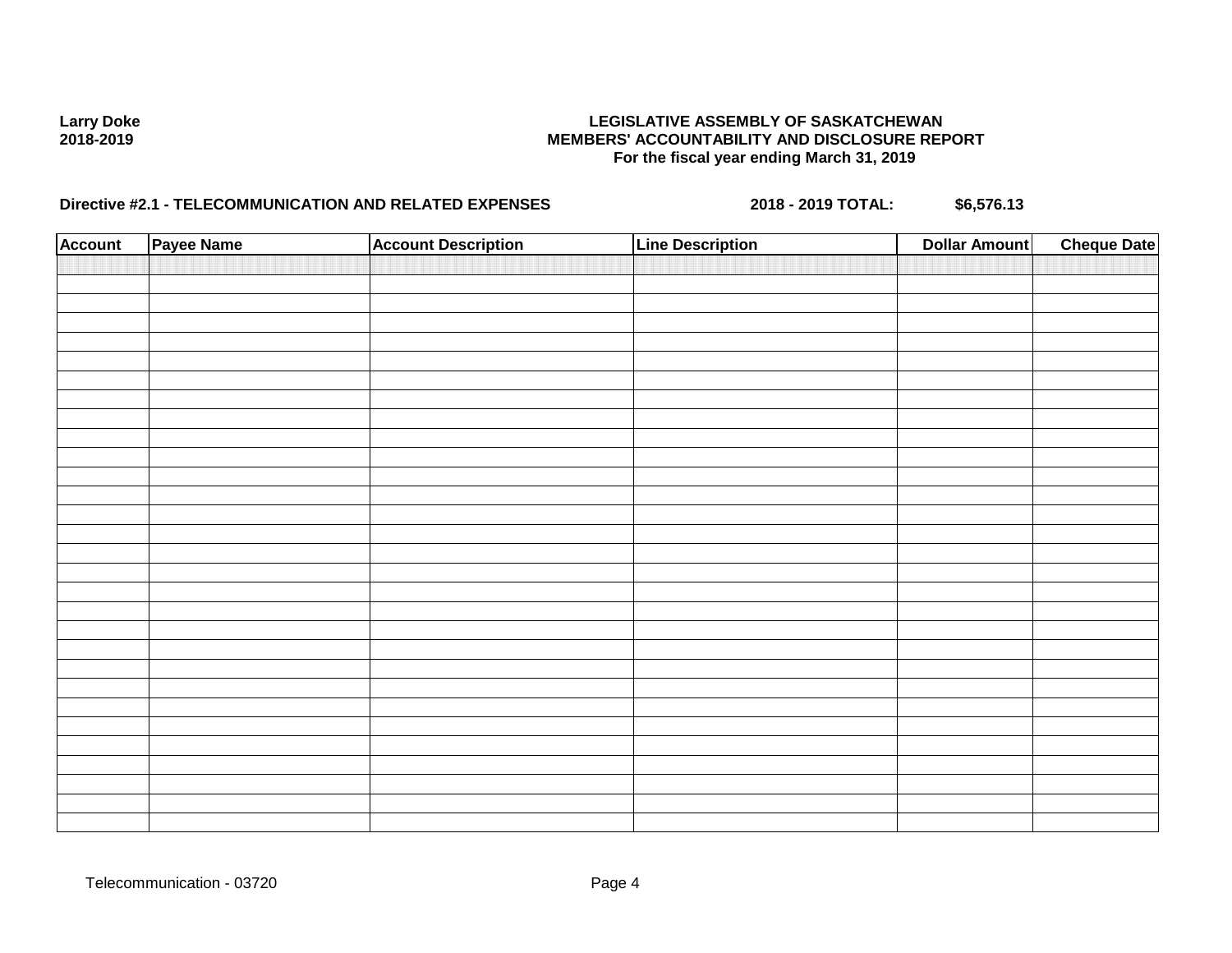| <b>Account</b> | <b>Payee Name</b> | <b>Account Description</b> | <b>Line Description</b> | <b>Dollar Amount</b> | <b>Cheque Date</b> |
|----------------|-------------------|----------------------------|-------------------------|----------------------|--------------------|
|                |                   |                            |                         |                      |                    |
|                |                   |                            |                         |                      |                    |
|                |                   |                            |                         |                      |                    |
|                |                   |                            |                         |                      |                    |
|                |                   |                            |                         |                      |                    |
|                |                   |                            |                         |                      |                    |
|                |                   |                            |                         |                      |                    |
|                |                   |                            |                         |                      |                    |
|                |                   |                            |                         |                      |                    |
|                |                   |                            |                         |                      |                    |
|                |                   |                            |                         |                      |                    |
|                |                   |                            |                         |                      |                    |
|                |                   |                            |                         |                      |                    |
|                |                   |                            |                         |                      |                    |
|                |                   |                            |                         |                      |                    |
|                |                   |                            |                         |                      |                    |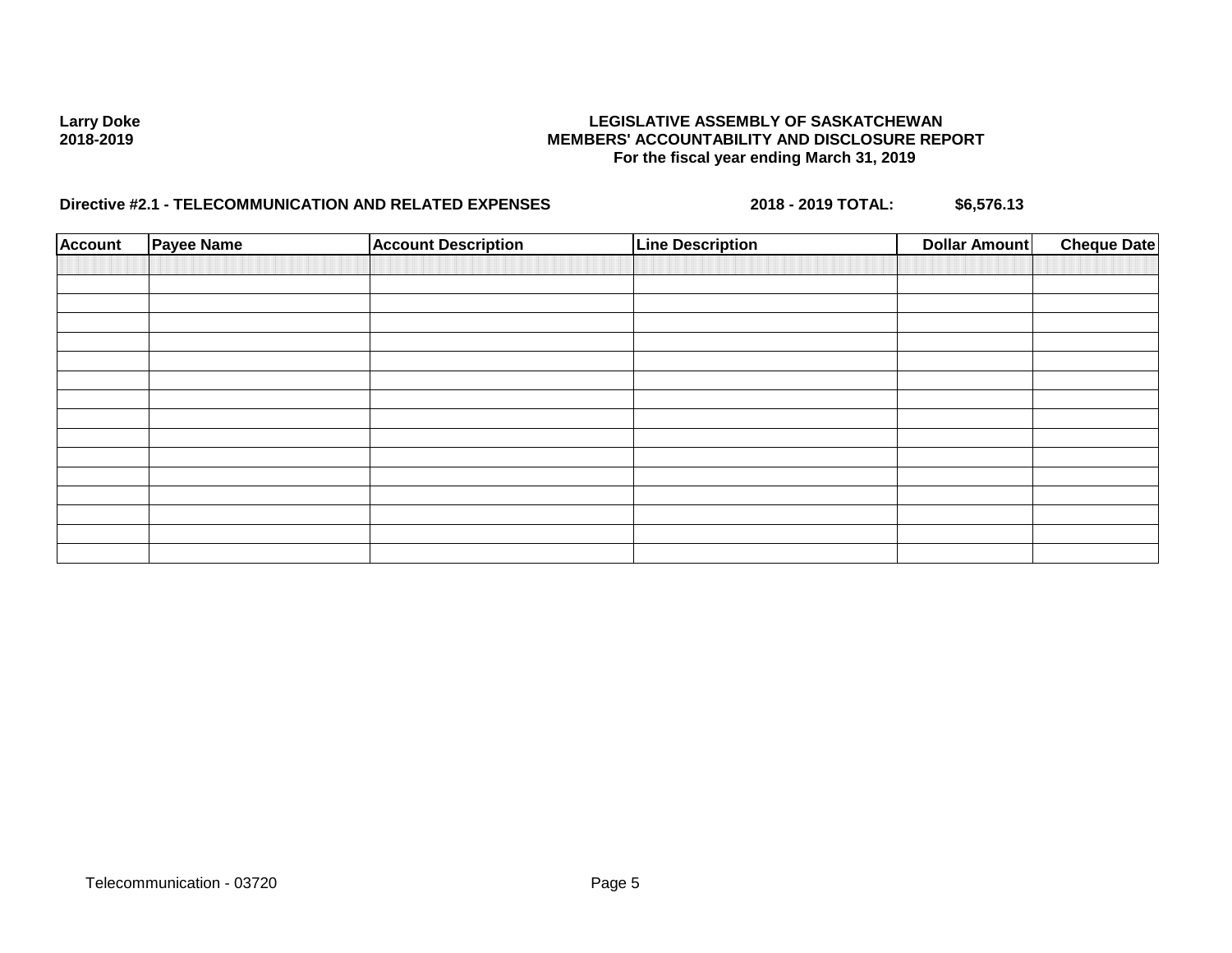## **LEGISLATIVE ASSEMBLY OF SASKATCHEWAN MEMBERS' ACCOUNTABILITY AND DISCLOSURE REPORT For the fiscal year ending March 31, 2019**

| <b>Account</b> | <b>Payee Name</b> | <b>Account Description</b>  | <b>Line Description</b>                        | <b>Dollar Amount</b> | <b>Cheque Date</b> |
|----------------|-------------------|-----------------------------|------------------------------------------------|----------------------|--------------------|
|                |                   |                             |                                                |                      |                    |
| 541900         | DOKE, LARRY       | <b>Elected Rep - Travel</b> | APRIL 2018 MLA REGINA<br><b>ACCOMMODATIONS</b> | 1,500.00             | $04 - 13 - 18$     |
| 541900         | DOKE, LARRY       | <b>Elected Rep - Travel</b> | MLA TRAVEL APRIL 4-20, 2018                    | 1,763.46             | 04-20-18           |
| 541900         | DOKE, LARRY       | <b>Elected Rep - Travel</b> | MLA TRAVEL APRIL 22 - 27, 2018                 | 974.59               | $05 - 01 - 18$     |
| 541900         | DOKE, LARRY       | <b>Elected Rep - Travel</b> | MLA TRAVEL APRIL 30 - MAY 7, 2018              | 1,242.38             | 05-10-18           |
| 541900         | DOKE, LARRY       | <b>Elected Rep - Travel</b> | MAY 2018 MLA REGINA<br><b>ACCOMMODATIONS</b>   | 1,550.00             | $05 - 25 - 18$     |
| 541900         | DOKE, LARRY       | Elected Rep - Travel        | MLA TRAVEL MAY 8 - 23, 2018                    | 1,920.07             | 05-28-18           |
| 541900         | DOKE, LARRY       | <b>Elected Rep - Travel</b> | MLA TRAVEL MAY 24-JUN 1 2018                   | 1,343.94             | 06-04-18           |
| 541900         | DOKE, LARRY       | <b>Elected Rep - Travel</b> | MLA REGINA ACCOMMODATIONS JULY<br>2018         | 1,550.00             | $07 - 01 - 18$     |
| 541900         | DOKE, LARRY       | <b>Elected Rep - Travel</b> | MLA REGINA ACCOMMODATIONS JUNE<br>2018         | 1,500.00             | $07 - 01 - 18$     |
| 541900         | DOKE, LARRY       | <b>Elected Rep - Travel</b> | MLA TRAVEL JUNE 7-28 2018                      | 1.568.53             | $07 - 01 - 18$     |
| 541900         | DOKE, LARRY       | <b>Elected Rep - Travel</b> | MLA TRAVEL JULY 5-19 2018                      | 555.96               | 07-19-18           |
| 541900         | DOKE, LARRY       | Elected Rep - Travel        | MLA RENTAL ACCOMMODATIONS<br>AUGUST 2018       | 1,550.00             | 08-01-18           |
| 541900         | DOKE, LARRY       | Elected Rep - Travel        | MLA TRAVEL AUG 1-21 2018                       | 1,401.20             | 08-21-18           |
| 541900         | DOKE, LARRY       | <b>Elected Rep - Travel</b> | MLA REGINA ACCOMMODATIONS<br>SEPTEMBER 2018    | 1,500.00             | 09-01-18           |
| 541900         | DOKE, LARRY       | <b>Elected Rep - Travel</b> | MLA TRAVEL AUG 23-28, 2018                     | 236.01               | 09-05-18           |
| 541900         | DOKE, LARRY       | <b>Elected Rep - Travel</b> | MLA TRAVEL SEPT 4-24 2018                      | 2,015.78             | 10-01-18           |
| 541900         | DOKE, LARRY       | <b>Elected Rep - Travel</b> | MLA REGINA ACCOMMODATIONS<br>OCTOBER 2018      | 1,550.00             | $10 - 01 - 18$     |
| 541900         | DOKE, LARRY       | Elected Rep - Travel        | <b>MLA TRAVEL SEP 25-29 2018</b>               | 582.12               | 10-17-18           |
| 541900         | DOKE, LARRY       | <b>Elected Rep - Travel</b> | MLA TRAVEL OCT 1-18 3018                       | 2,580.40             | 10-18-18           |
| 541900         | DOKE, LARRY       | <b>Elected Rep - Travel</b> | MLA TRAVEL OCT 20-NOV6 2018                    | 2,298.45             | 11-20-18           |
| 541900         | DOKE, LARRY       | Elected Rep - Travel        | MLA TRAVEL NOV 7-21 2018                       | 1,048.35             | $11 - 21 - 18$     |
| 541900         | DOKE, LARRY       | Elected Rep - Travel        | MLA REGINA ACCOMMODATIONS NOV<br>2018          | 1,500.00             | $12 - 01 - 18$     |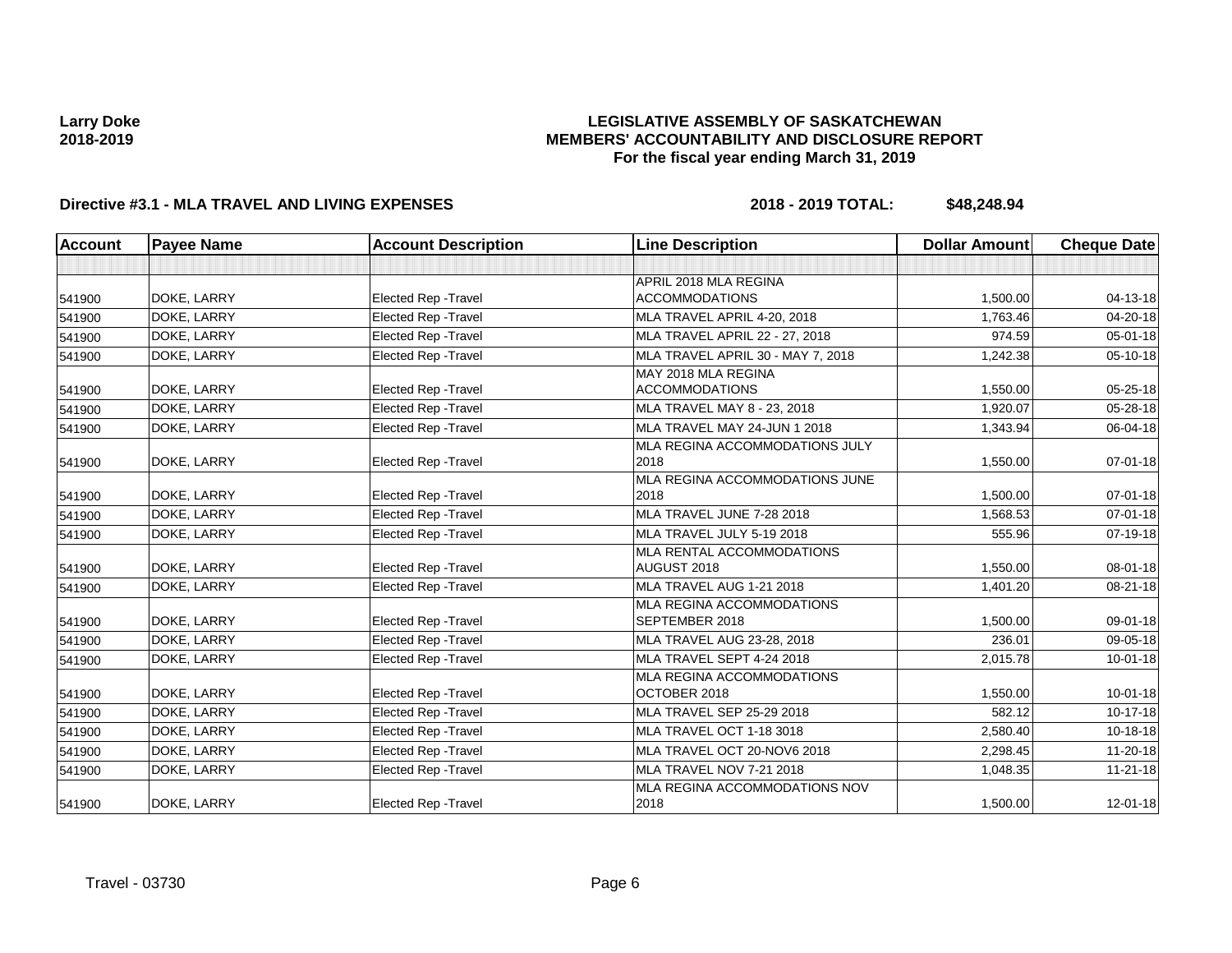## **LEGISLATIVE ASSEMBLY OF SASKATCHEWAN MEMBERS' ACCOUNTABILITY AND DISCLOSURE REPORT For the fiscal year ending March 31, 2019**

| <b>Account</b> | <b>Payee Name</b> | <b>Account Description</b>  | <b>Line Description</b>                        | <b>Dollar Amount</b> | <b>Cheque Date</b> |
|----------------|-------------------|-----------------------------|------------------------------------------------|----------------------|--------------------|
|                |                   |                             |                                                |                      |                    |
|                |                   |                             | MLA REGINA ACCOMMODATIONS DEC                  |                      |                    |
| 541900         | DOKE, LARRY       | <b>Elected Rep - Travel</b> | 2018                                           | 1,550.00             | $12 - 01 - 18$     |
| 541900         | DOKE, LARRY       | <b>Elected Rep - Travel</b> | MLA TRAVEL NOV 22-DEC 7 2018                   | 2,257.85             | 12-07-18           |
| 541900         | DOKE, LARRY       | Elected Rep - Travel        | MLA TRAVEL DEC 10-20 2018                      | 389.55               | $01 - 01 - 19$     |
| 541900         | DOKE, LARRY       | Elected Rep - Travel        | REIMB: JAN 2019 MLA REGINA ACCOM               | 1,340.00             | $01 - 01 - 19$     |
| 541900         | DOKE, LARRY       | <b>Elected Rep - Travel</b> | JAN 2019 MLA REGINA<br><b>ACCOMMODATIONS</b>   | 119.78               | $01 - 10 - 19$     |
| 541900         | DOKE, LARRY       | Elected Rep - Travel        | MLA TRAVEL JAN 2-9 2019                        | 838.15               | $01 - 10 - 19$     |
| 541900         | DOKE, LARRY       | Elected Rep - Travel        | MLA TRAVEL JAN 2-23 2019                       | 981.42               | 01-25-19           |
| 541900         | DOKE, LARRY       | Elected Rep - Travel        | FEB 2019 MLA REGINA ACCOMMODATION              | 1,340.00             | 02-12-19           |
| 541900         | DOKE, LARRY       | Elected Rep - Travel        | JAN 2019 MLA REGINA<br><b>ACCOMMODATIONS</b>   | 79.32                | 02-12-19           |
| 541900         | DOKE, LARRY       | <b>Elected Rep - Travel</b> | MLA TRAVEL FEB 6-19 2019                       | 1,102.69             | 02-21-19           |
| 541900         | DOKE, LARRY       | Elected Rep - Travel        | MARCH 2019 MLA REGINA<br><b>ACCOMMODATIONS</b> | 1,340.00             | 03-01-19           |
| 541900         | DOKE, LARRY       | Elected Rep - Travel        | MLA TRAVEL FEB 25 2019                         | 46.00                | 03-07-19           |
| 541900         | DOKE, LARRY       | Elected Rep - Travel        | MLA TRAVEL FEB 26-MAR 11 2019                  | 2,063.75             | 03-12-19           |
| 541900         | DOKE, LARRY       | Elected Rep - Travel        | MLA TRAVEL MAR 12-29, 2019                     | 2,467.86             | 03-31-19           |
| 541900         | DOKE, LARRY       | Elected Rep - Travel        | MLA TRAVEL MARCH 29 - 31, 2019                 | 279.96               | 03-31-19           |
| 541900         | DOKE, LARRY       | Elected Rep - Travel        | MLA TRAVEL MARCH 31, 2019                      | 269.81               | 03-31-19           |
| 541900         | DOKE, LARRY       | <b>Elected Rep - Travel</b> | MAR/19 MLA REGINA ACCOMMODATIONS               | 51.56                | 03-31-19           |
|                |                   |                             |                                                |                      |                    |
|                |                   |                             |                                                |                      |                    |
|                |                   |                             |                                                |                      |                    |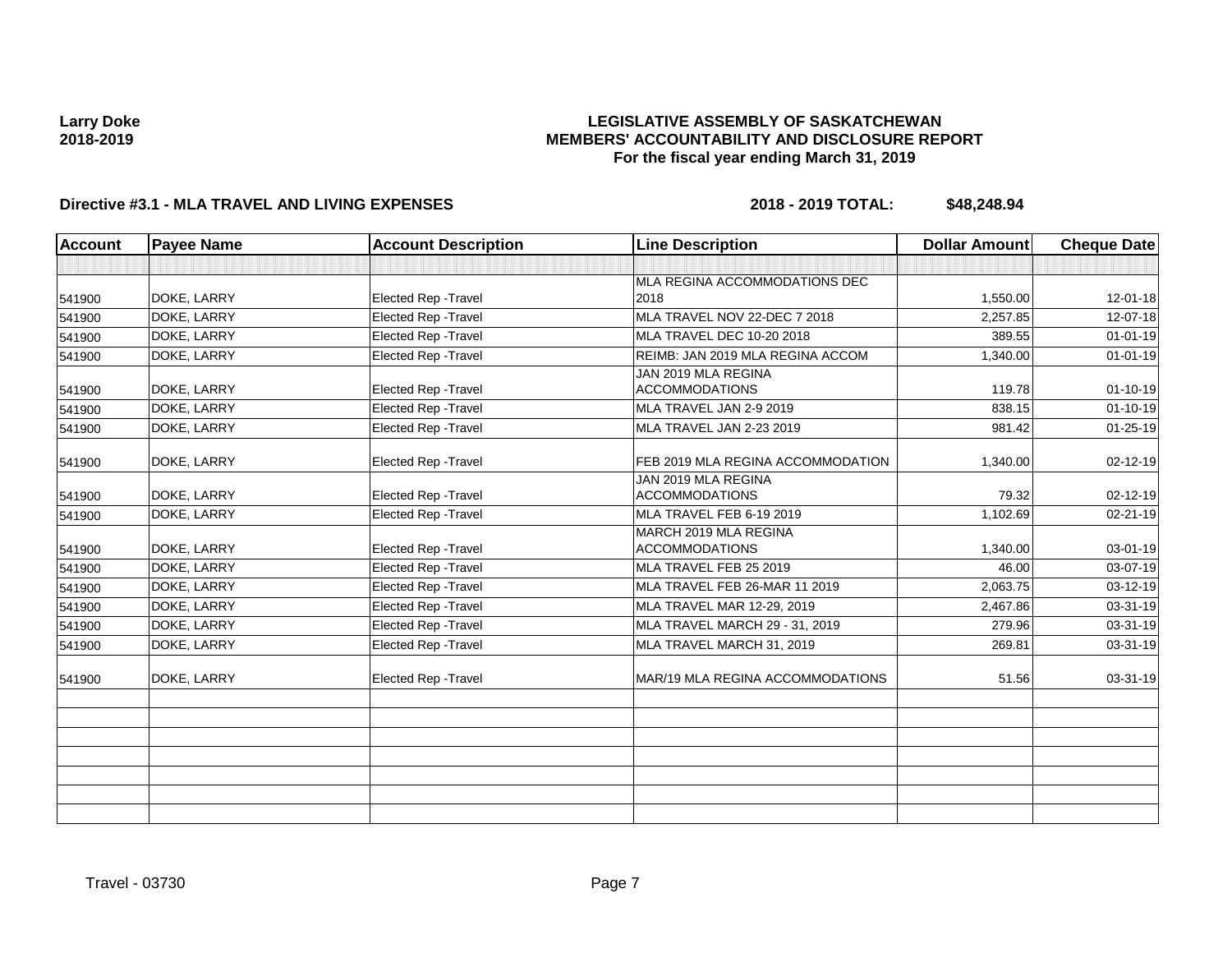### **LEGISLATIVE ASSEMBLY OF SASKATCHEWAN MEMBERS' ACCOUNTABILITY AND DISCLOSURE REPORT For the fiscal year ending March 31, 2019**

| <b>Account</b> | Payee Name | <b>Account Description</b> | <b>Line Description</b> | <b>Dollar Amount</b> | <b>Cheque Date</b> |
|----------------|------------|----------------------------|-------------------------|----------------------|--------------------|
|                |            |                            |                         |                      |                    |
|                |            |                            |                         |                      |                    |
|                |            |                            |                         |                      |                    |
|                |            |                            |                         |                      |                    |
|                |            |                            |                         |                      |                    |
|                |            |                            |                         |                      |                    |
|                |            |                            |                         |                      |                    |
|                |            |                            |                         |                      |                    |
|                |            |                            |                         |                      |                    |
|                |            |                            |                         |                      |                    |
|                |            |                            |                         |                      |                    |
|                |            |                            |                         |                      |                    |
|                |            |                            |                         |                      |                    |
|                |            |                            |                         |                      |                    |
|                |            |                            |                         |                      |                    |
|                |            |                            |                         |                      |                    |
|                |            |                            |                         |                      |                    |
|                |            |                            |                         |                      |                    |
|                |            |                            |                         |                      |                    |
|                |            |                            |                         |                      |                    |
|                |            |                            |                         |                      |                    |
|                |            |                            |                         |                      |                    |
|                |            |                            |                         |                      |                    |
|                |            |                            |                         |                      |                    |
|                |            |                            |                         |                      |                    |
|                |            |                            |                         |                      |                    |
|                |            |                            |                         |                      |                    |
|                |            |                            |                         |                      |                    |
|                |            |                            |                         |                      |                    |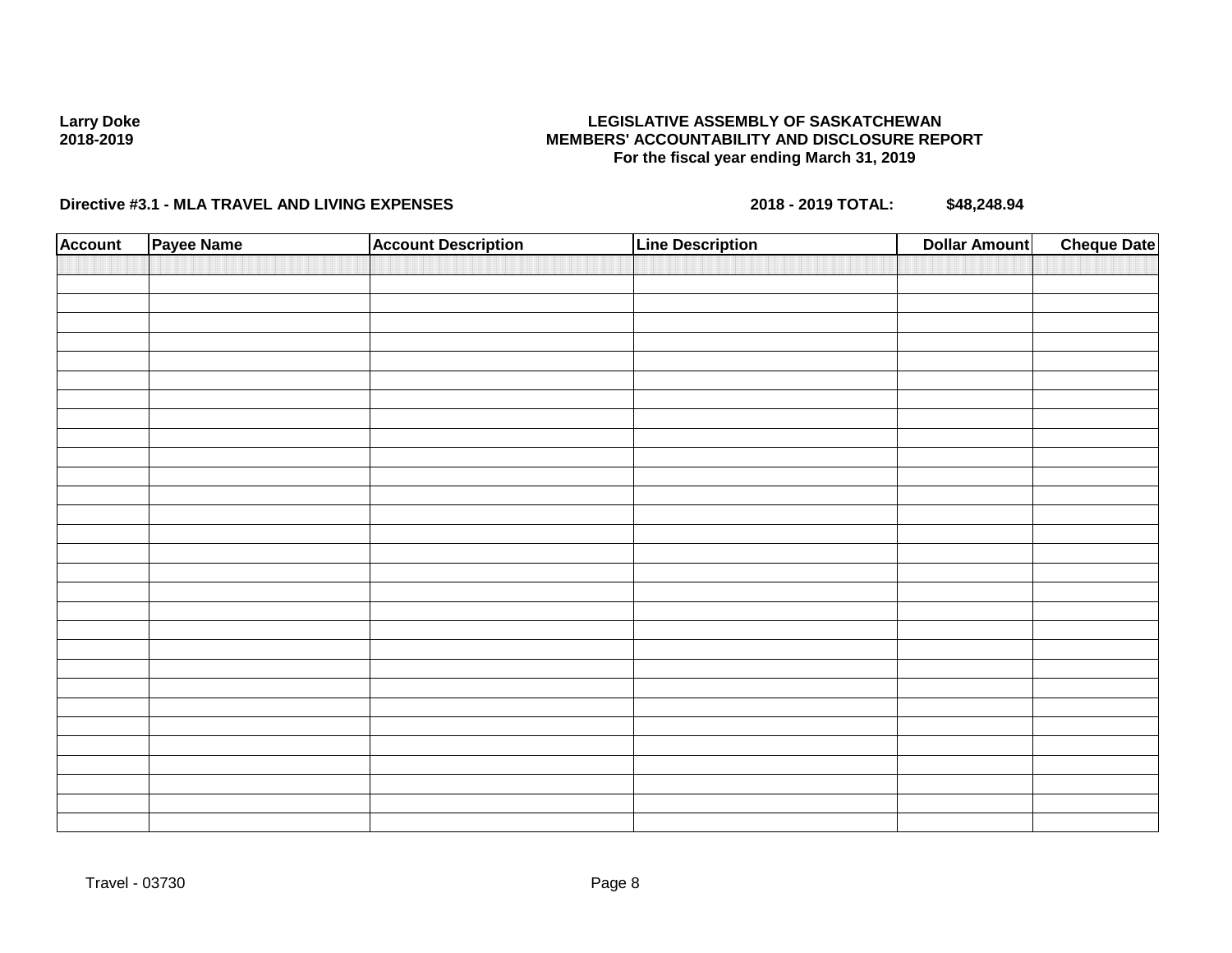### **LEGISLATIVE ASSEMBLY OF SASKATCHEWAN MEMBERS' ACCOUNTABILITY AND DISCLOSURE REPORT For the fiscal year ending March 31, 2019**

| <b>Account</b> | Payee Name | <b>Account Description</b> | <b>Line Description</b> | <b>Cheque Date</b><br><b>Dollar Amount</b> |  |
|----------------|------------|----------------------------|-------------------------|--------------------------------------------|--|
|                |            |                            |                         |                                            |  |
|                |            |                            |                         |                                            |  |
|                |            |                            |                         |                                            |  |
|                |            |                            |                         |                                            |  |
|                |            |                            |                         |                                            |  |
|                |            |                            |                         |                                            |  |
|                |            |                            |                         |                                            |  |
|                |            |                            |                         |                                            |  |
|                |            |                            |                         |                                            |  |
|                |            |                            |                         |                                            |  |
|                |            |                            |                         |                                            |  |
|                |            |                            |                         |                                            |  |
|                |            |                            |                         |                                            |  |
|                |            |                            |                         |                                            |  |
|                |            |                            |                         |                                            |  |
|                |            |                            |                         |                                            |  |
|                |            |                            |                         |                                            |  |
|                |            |                            |                         |                                            |  |
|                |            |                            |                         |                                            |  |
|                |            |                            |                         |                                            |  |
|                |            |                            |                         |                                            |  |
|                |            |                            |                         |                                            |  |
|                |            |                            |                         |                                            |  |
|                |            |                            |                         |                                            |  |
|                |            |                            |                         |                                            |  |
|                |            |                            |                         |                                            |  |
|                |            |                            |                         |                                            |  |
|                |            |                            |                         |                                            |  |
|                |            |                            |                         |                                            |  |
|                |            |                            |                         |                                            |  |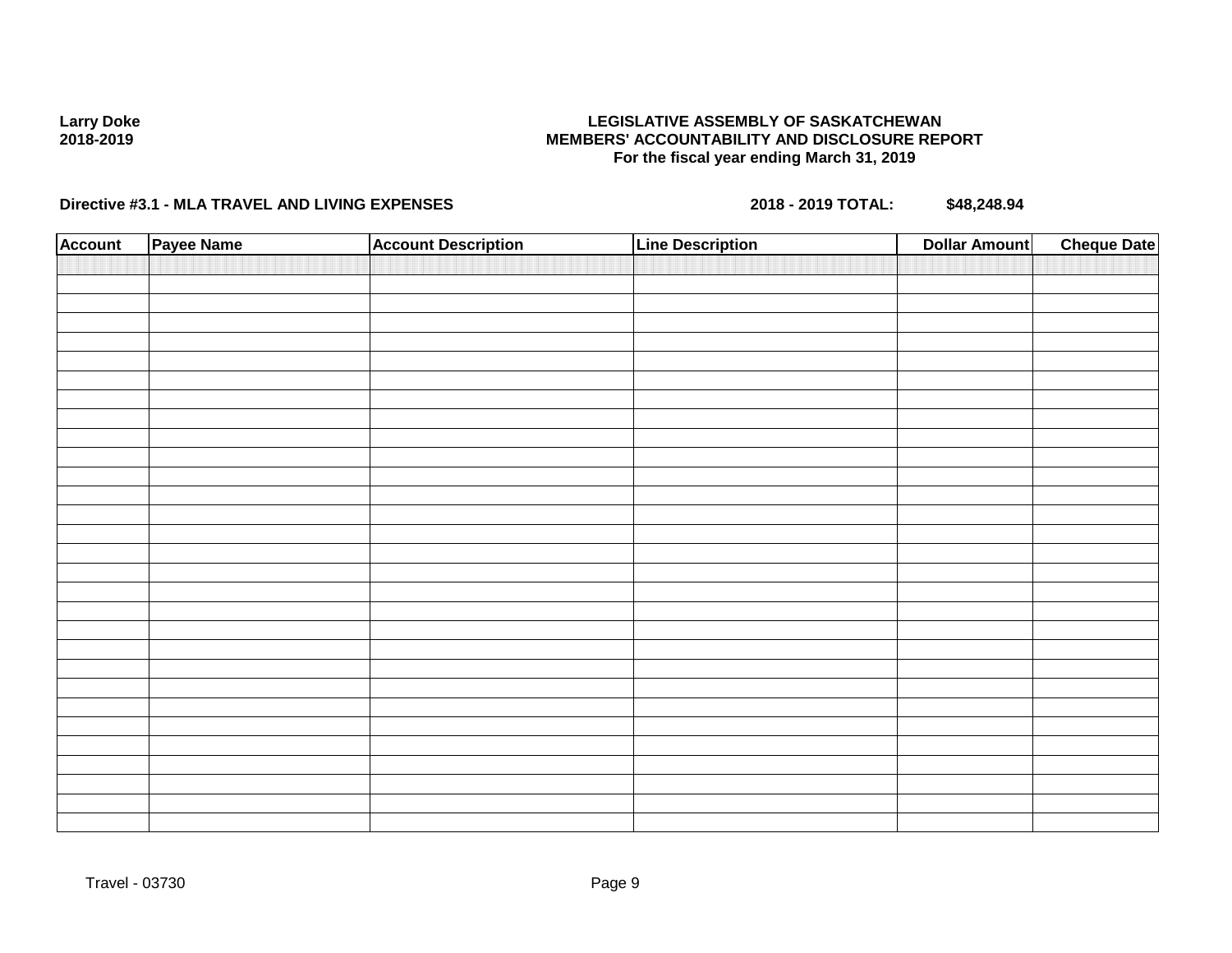### **LEGISLATIVE ASSEMBLY OF SASKATCHEWAN MEMBERS' ACCOUNTABILITY AND DISCLOSURE REPORT For the fiscal year ending March 31, 2019**

| <b>Account</b> | Payee Name | <b>Account Description</b> | <b>Line Description</b> | <b>Dollar Amount</b> | <b>Cheque Date</b> |
|----------------|------------|----------------------------|-------------------------|----------------------|--------------------|
|                |            |                            |                         |                      |                    |
|                |            |                            |                         |                      |                    |
|                |            |                            |                         |                      |                    |
|                |            |                            |                         |                      |                    |
|                |            |                            |                         |                      |                    |
|                |            |                            |                         |                      |                    |
|                |            |                            |                         |                      |                    |
|                |            |                            |                         |                      |                    |
|                |            |                            |                         |                      |                    |
|                |            |                            |                         |                      |                    |
|                |            |                            |                         |                      |                    |
|                |            |                            |                         |                      |                    |
|                |            |                            |                         |                      |                    |
|                |            |                            |                         |                      |                    |
|                |            |                            |                         |                      |                    |
|                |            |                            |                         |                      |                    |
|                |            |                            |                         |                      |                    |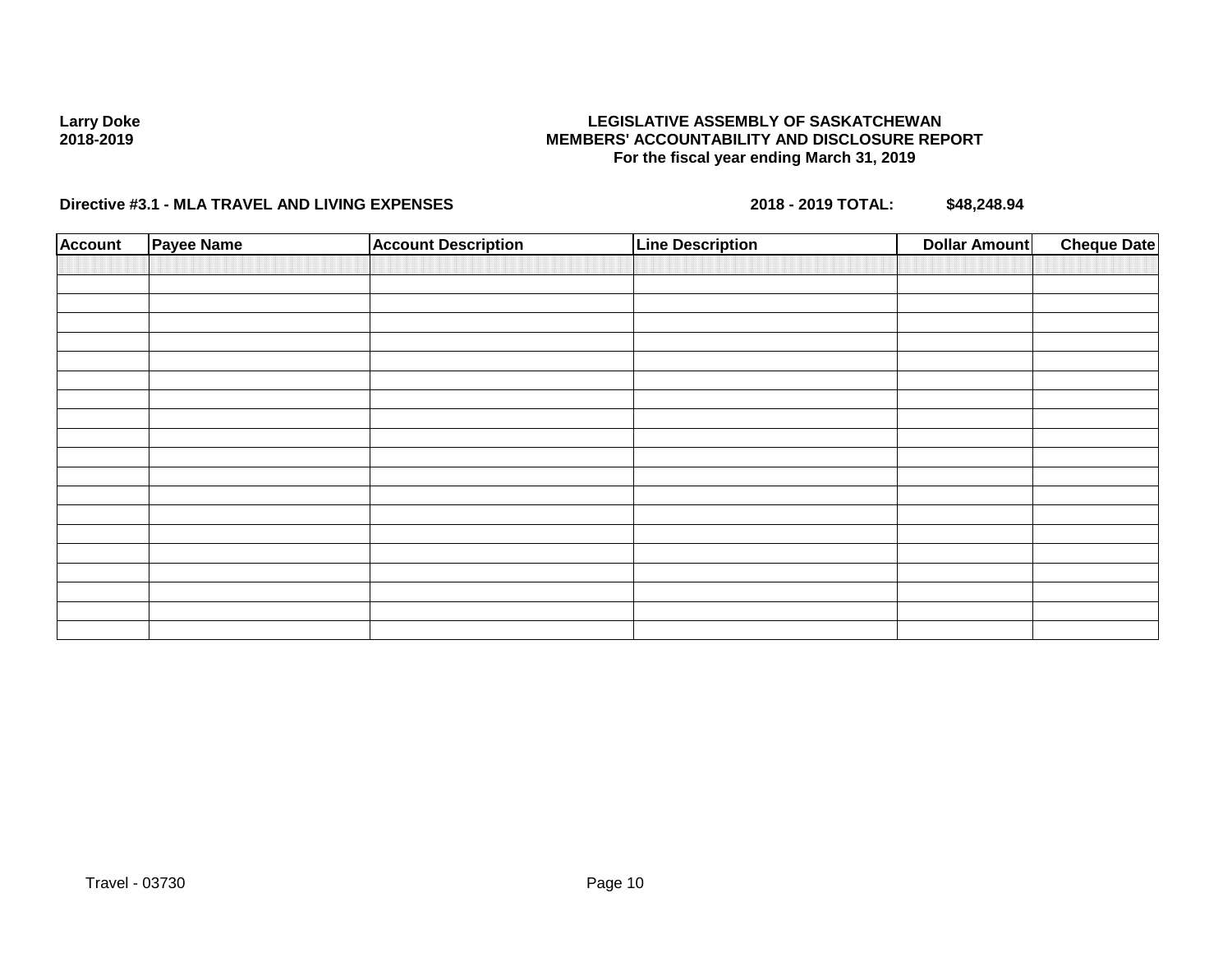## **LEGISLATIVE ASSEMBLY OF SASKATCHEWAN MEMBERS' ACCOUNTABILITY AND DISCLOSURE REPORT For the fiscal year ending March 31, 2019**

| <b>Account</b> | <b>Payee Name</b>            | <b>Account Description</b>                | <b>Line Description</b>           | <b>Dollar Amount</b> | <b>Cheque Date</b> |
|----------------|------------------------------|-------------------------------------------|-----------------------------------|----------------------|--------------------|
|                |                              |                                           |                                   |                      |                    |
| 522000         | CHISHOLM VENTURES INC        | Rent of Ground, Buildings and Other Space | APRIL 2018 MLA OFFICE RENT        | 1,200.00             | 04-01-18           |
| 522000         | CHISHOLM VENTURES INC        | Rent of Ground, Buildings and Other Space | MLA 2018 MLA OFFICE RENT          | 1,200.00             | 05-01-18           |
| 522000         | CHISHOLM VENTURES INC        | Rent of Ground, Buildings and Other Space | JUNE 2018 MLA OFFICE RENT         | 1,200.00             | 06-01-18           |
| 522000         | CHISHOLM VENTURES INC        | Rent of Ground, Buildings and Other Space | MLA JULY 2018 OFFICE RENT         | 1,200.00             | 07-01-18           |
| 522000         | CHISHOLM VENTURES INC        | Rent of Ground, Buildings and Other Space | MLA OFFICE RENT AUGUST 2018       | 1,200.00             | 08-01-18           |
| 522000         | CHISHOLM VENTURES INC        | Rent of Ground, Buildings and Other Space | MLA OFFICE RENT SEPTEMBER 2018    | 1,200.00             | 09-01-18           |
| 522000         | CHISHOLM VENTURES INC        | Rent of Ground, Buildings and Other Space | MLA OFFICE RENT OCTOBER 2018      | 1,200.00             | 10-01-18           |
| 522000         | CHISHOLM VENTURES INC        | Rent of Ground, Buildings and Other Space | MLA OFFICE RENT NOV 2018          | 1,200.00             | $11-01-18$         |
| 522000         | CHISHOLM VENTURES INC        | Rent of Ground, Buildings and Other Space | MLA OFFICE RENT DEC 2018          | 1,200.00             | 12-01-18           |
| 522000         | CHISHOLM VENTURES INC        | Rent of Ground, Buildings and Other Space | MLA OFFICE RENT JAN 2019          | 1,300.00             | $01 - 01 - 19$     |
| 522000         | CHISHOLM VENTURES INC        | Rent of Ground, Buildings and Other Space | FEB 2019 MLA OFFICE RENT          | 1,300.00             | 02-01-19           |
| 522000         | CHISHOLM VENTURES INC        | Rent of Ground, Buildings and Other Space | MARCH 2019 MLA OFFICE RENT        | 1,300.00             | 03-01-19           |
| 522000         | STEPHEN HOLDINGS INC.        | Rent of Ground, Buildings and Other Space | APRIL 2018 MEETING ROOM RENTAL    | 400.00               | 04-12-18           |
| 522000         | <b>STEPHEN HOLDINGS INC.</b> | Rent of Ground, Buildings and Other Space | MAY 2018 MLA MEETING ROOM RENTAL  | 400.00               | 05-01-18           |
| 522000         | STEPHEN HOLDINGS INC.        | Rent of Ground, Buildings and Other Space | JUNE 2018 MLA OFFICE RENT         | 400.00               | 06-01-18           |
| 522000         | <b>STEPHEN HOLDINGS INC.</b> | Rent of Ground, Buildings and Other Space | MLA JULY 2018 MEETING ROOM RENTAL | 400.00               | $07 - 01 - 18$     |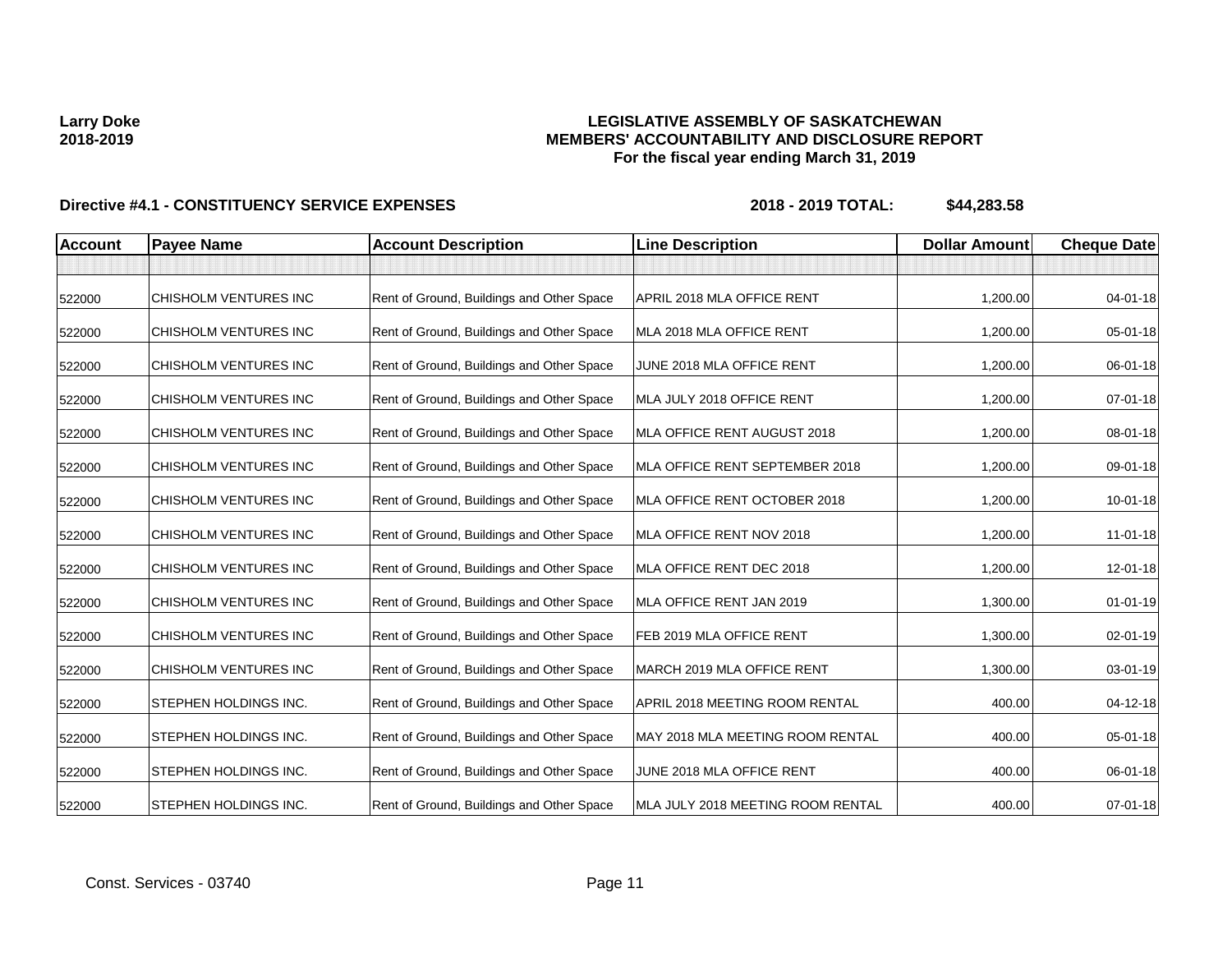## **LEGISLATIVE ASSEMBLY OF SASKATCHEWAN MEMBERS' ACCOUNTABILITY AND DISCLOSURE REPORT For the fiscal year ending March 31, 2019**

| <b>Account</b> | <b>Payee Name</b>                                   | <b>Account Description</b>                | <b>Line Description</b>          | <b>Dollar Amount</b> | <b>Cheque Date</b> |
|----------------|-----------------------------------------------------|-------------------------------------------|----------------------------------|----------------------|--------------------|
|                |                                                     |                                           |                                  |                      |                    |
| 522000         | <b>STEPHEN HOLDINGS INC.</b>                        | Rent of Ground, Buildings and Other Space | MLA OFFICE RENT AUGUST 2018      | 400.00               | 08-01-18           |
| 522000         | <b>ISTEPHEN HOLDINGS INC.</b>                       | Rent of Ground, Buildings and Other Space | MLA OFFICE RENT SEPTEMBER 2018   | 400.00               | 09-01-18           |
| 522000         | <b>STEPHEN HOLDINGS INC.</b>                        | Rent of Ground, Buildings and Other Space | MLA OFFICE RENT OCTOBER 2018     | 400.00               | $10 - 01 - 18$     |
| 522000         | <b>STEPHEN HOLDINGS INC.</b>                        | Rent of Ground, Buildings and Other Space | MLA MEETING ROOM RENTAL NOV 2018 | 400.00               | $11 - 01 - 18$     |
| 522000         | <b>STEPHEN HOLDINGS INC.</b>                        | Rent of Ground, Buildings and Other Space | MLA OFFICE RENT DEC 2018         | 400.00               | $12 - 01 - 18$     |
| 522000         | <b>STEPHEN HOLDINGS INC.</b>                        | Rent of Ground, Buildings and Other Space | JAN 2019 MLA MEETING ROOM RENTAL | 400.00               | $01 - 01 - 19$     |
| 522000         | <b>STEPHEN HOLDINGS INC.</b>                        | Rent of Ground, Buildings and Other Space | FEB 2019 MLA OFFICE RENT         | 400.00               | 02-01-19           |
| 522000         | <b>ISTEPHEN HOLDINGS INC.</b>                       | Rent of Ground, Buildings and Other Space | MARCH 2019 MLA OFFICE RENT       | 400.00               | 03-01-19           |
| 522200         | MINISTER OF FINANCE-MINISTRY<br>OF CENTRAL SERVICES | Rent of Photocopiers                      | <b>COPIER SERVICE FEES</b>       | 100.00               | $12 - 01 - 18$     |
| 522200         | TOSHIBA OF CANADA LTD.                              | Rent of Photocopiers                      | <b>COPIER CHARGES</b>            | 14.81                | $07 - 01 - 18$     |
| 522200         | TOSHIBA TEC CANADA BUSINESS<br><b>SOLUTIONS INC</b> | Rent of Photocopiers                      | <b>COPIER CHARGES</b>            | 155.95               | $04 - 01 - 18$     |
| 522200         | TOSHIBA TEC CANADA BUSINESS<br><b>SOLUTIONS INC</b> | Rent of Photocopiers                      | <b>COPIER CHARGES</b>            | 160.74               | 05-01-18           |
| 522200         | TOSHIBA TEC CANADA BUSINESS<br><b>SOLUTIONS INC</b> | Rent of Photocopiers                      | <b>COPIER CHARGES</b>            | 160.99               | 06-01-18           |
| 522200         | TOSHIBA TEC CANADA BUSINESS<br><b>SOLUTIONS INC</b> | Rent of Photocopiers                      | <b>COPIER CHARGES</b>            | 144.77               | 08-01-18           |
| 522200         | TOSHIBA TEC CANADA BUSINESS<br><b>SOLUTIONS INC</b> | Rent of Photocopiers                      | <b>COPIER CHARGES</b>            | 132.55               | 09-01-18           |
| 522200         | TOSHIBA TEC CANADA BUSINESS<br><b>SOLUTIONS INC</b> | <b>Rent of Photocopiers</b>               | <b>COPIER CHARGES</b>            | 152.28               | 10-01-18           |
| 522200         | TOSHIBA TEC CANADA BUSINESS<br><b>SOLUTIONS INC</b> | <b>Rent of Photocopiers</b>               | <b>COPIER CHARGES</b>            | 114.89               | $10 - 01 - 18$     |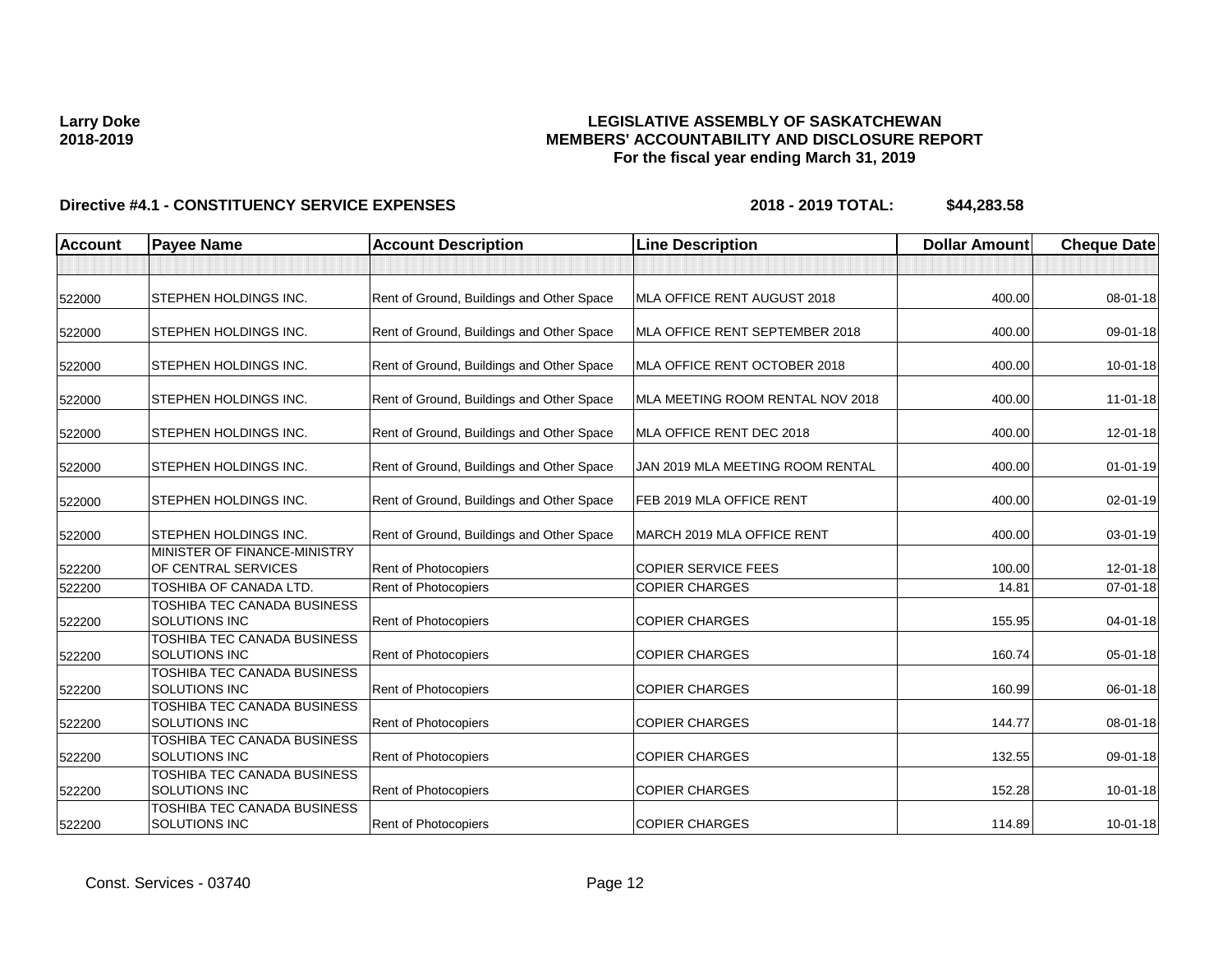## **LEGISLATIVE ASSEMBLY OF SASKATCHEWAN MEMBERS' ACCOUNTABILITY AND DISCLOSURE REPORT For the fiscal year ending March 31, 2019**

| <b>Account</b> | <b>Payee Name</b>                  | <b>Account Description</b>           | <b>Line Description</b>          | <b>Dollar Amount</b> | <b>Cheque Date</b> |
|----------------|------------------------------------|--------------------------------------|----------------------------------|----------------------|--------------------|
|                |                                    |                                      |                                  |                      |                    |
|                | TOSHIBA TEC CANADA BUSINESS        |                                      |                                  |                      |                    |
| 522200         | <b>SOLUTIONS INC</b>               | Rent of Photocopiers                 | <b>COPIER CHARGES</b>            | 145.62               | $11 - 01 - 18$     |
|                | TOSHIBA TEC CANADA BUSINESS        |                                      |                                  |                      |                    |
| 522200         | <b>SOLUTIONS INC</b>               | Rent of Photocopiers                 | <b>COPIER CHARGES</b>            | 136.18               | 12-01-18           |
|                | TOSHIBA TEC CANADA BUSINESS        |                                      |                                  |                      |                    |
| 522200         | <b>SOLUTIONS INC</b>               | <b>Rent of Photocopiers</b>          | <b>COPIER CHARGES</b>            | 128.66               | $01 - 01 - 19$     |
|                | TOSHIBA TEC CANADA BUSINESS        |                                      |                                  |                      |                    |
| 522200         | <b>SOLUTIONS INC</b>               | Rent of Photocopiers                 | <b>COPIER CHARGES</b>            | 129.24               | 02-01-19           |
|                | <b>TOSHIBA TEC CANADA BUSINESS</b> |                                      |                                  |                      |                    |
| 522200         | <b>SOLUTIONS INC</b>               | <b>Rent of Photocopiers</b>          | <b>COPIER CHARGES</b>            | 132.28               | $03 - 01 - 19$     |
| 522500         | ELLIOTT INSURANCE SERVICES<br>LTD. | <b>Insurance Premiums</b>            | <b>INSURANCE PREMIUMS</b>        | 457.92               | $01 - 01 - 19$     |
| 525000         | DOKE, LARRY                        | Postal, Courier, Freight and Related | <b>REIMB: POSTAGE</b>            | 89.88                | $01 - 11 - 19$     |
| 525000         | DOKE, LARRY                        | Postal, Courier, Freight and Related | <b>REIMB: POSTAGE</b>            | 99.75                | 03-01-19           |
|                |                                    |                                      | REIMB: POSTAGE & MISC OFFICE     |                      |                    |
| 525000         | DOKE, LARRY                        | Postal, Courier, Freight and Related | <b>SUPPLIES</b>                  | 5.25                 | 03-13-19           |
|                | <b>VIEWPOINT PHOTOGRAPHIC</b>      |                                      |                                  |                      |                    |
| 525000         | <b>DESIGN</b>                      | Postal, Courier, Freight and Related | <b>MAIL DELIVERY</b>             | 340.00               | $07 - 01 - 18$     |
| 528000         | <b>KELLY'S COMPUTER WORKS</b>      | <b>Support Services</b>              | <b>COMPUTER REPAIRS</b>          | 113.42               | $01 - 02 - 19$     |
| 529000         | BALLAN, LYNN                       | <b>General Contractual Services</b>  | <b>JANITORIAL SERVICES</b>       | 60.00                | 12-03-18           |
| 529000         | <b>BALLAN, LYNN</b>                | <b>General Contractual Services</b>  | JANITORIAL SERVICES DEC          | 120.00               | $01 - 02 - 19$     |
| 529000         | <b>BALLAN, LYNN</b>                | <b>General Contractual Services</b>  | <b>JANITORIAL SERVICES</b>       | 160.00               | 02-01-19           |
| 529000         | <b>BALLAN, LYNN</b>                | <b>General Contractual Services</b>  | <b>JANITORIAL SERVICES</b>       | 40.00                | 03-01-19           |
| 529000         | <b>BALLAN, LYNN</b>                | <b>General Contractual Services</b>  | <b>JANITORIAL SERVICES</b>       | 60.00                | 03-29-19           |
| 529000         | CHEESBROUGH, JOYCE                 | <b>General Contractual Services</b>  | APRIL 2018 JANITORIAL SERVICES   | 100.00               | 05-01-18           |
| 529000         | CHEESBROUGH, JOYCE                 | <b>General Contractual Services</b>  | MAY 1 - 28, 2018 OFFICE CLEANING | 80.00                | $06 - 01 - 18$     |
| 529000         | CHEESBROUGH, JOYCE                 | <b>General Contractual Services</b>  | JUNE 2018 JANITORIAL SERVICES    | 140.00               | $07 - 01 - 18$     |
|                |                                    |                                      | AD HOC CONSULTING - BRAND        |                      |                    |
| 530300         | <b>MARU GROUP CANADA INC.</b>      | Primary Research/Focus group         | <b>HEALTH/TRACKING U&amp;A</b>   | 632.98               | 08-01-18           |
|                |                                    |                                      | AD HOC CONSULTING-BRAND          |                      |                    |
| 530300         | <b>IMARU GROUP CANADA INC.</b>     | Primary Research/Focus group         | HEALTH/TRACKING/U&A              | 632.98               | $10 - 01 - 18$     |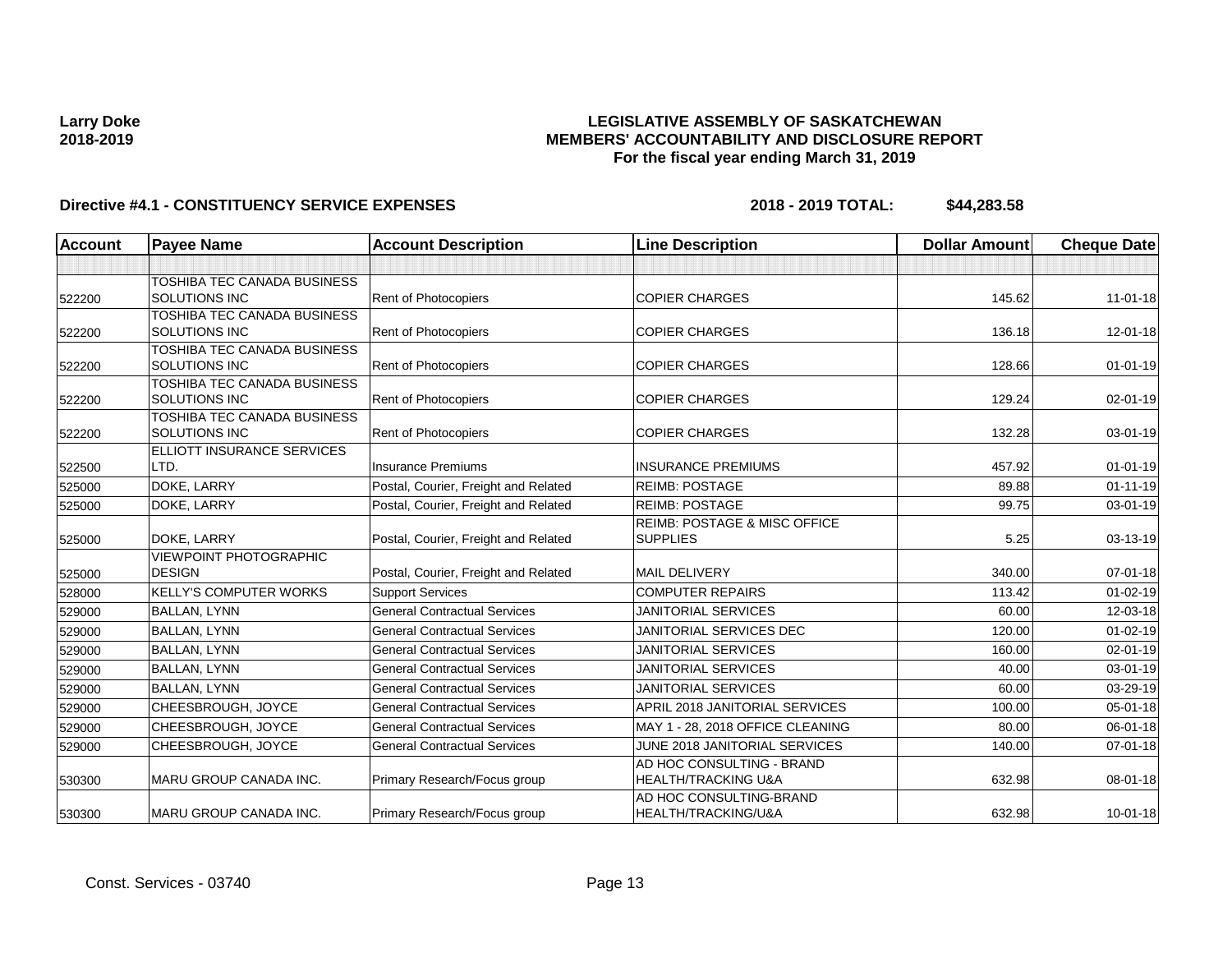## **LEGISLATIVE ASSEMBLY OF SASKATCHEWAN MEMBERS' ACCOUNTABILITY AND DISCLOSURE REPORT For the fiscal year ending March 31, 2019**

| <b>Account</b> | <b>Payee Name</b>             | <b>Account Description</b>   | <b>Line Description</b>        | <b>Dollar Amount</b> | <b>Cheque Date</b> |
|----------------|-------------------------------|------------------------------|--------------------------------|----------------------|--------------------|
|                |                               |                              |                                |                      |                    |
| 530300         | <b>MARU GROUP CANADA INC.</b> | Primary Research/Focus group | <b>GROUP AD HOC CONSULTING</b> | 632.98               | $11-01-18$         |
| 530300         | MARU GROUP CANADA INC.        | Primary Research/Focus group | <b>GROUP AD AD CONSULTING</b>  | 632.98               | $12 - 01 - 18$     |
| 530500         | ADCANADA MEDIA INC.           | Media Placement              | <b>ADVERTISING</b>             | 364.71               | 03-28-19           |
| 530500         | <b>CENTURY SIGN RENTALS</b>   | Media Placement              | <b>ADVERTISING</b>             | 110.00               | 04-01-18           |
| 530500         | <b>CENTURY SIGN RENTALS</b>   | Media Placement              | <b>ADVERTISING</b>             | 110.00               | 05-01-18           |
| 530500         | <b>CENTURY SIGN RENTALS</b>   | Media Placement              | <b>ADVERTISING</b>             | 110.00               | 07-01-18           |
| 530500         | <b>CENTURY SIGN RENTALS</b>   | Media Placement              | <b>ADVERTISING</b>             | 110.00               | 07-01-18           |
| 530500         | <b>CENTURY SIGN RENTALS</b>   | Media Placement              | <b>ADVERTISING</b>             | 110.00               | 08-01-18           |
| 530500         | <b>CENTURY SIGN RENTALS</b>   | Media Placement              | <b>ADVERTISING</b>             | 110.00               | 09-01-18           |
| 530500         | CENTURY SIGN RENTALS          | Media Placement              | <b>ADVERTISING</b>             | 110.00               | $10 - 01 - 18$     |
| 530500         | <b>CENTURY SIGN RENTALS</b>   | Media Placement              | <b>ADVERTISING</b>             | 110.00               | $11-01-18$         |
| 530500         | <b>CENTURY SIGN RENTALS</b>   | Media Placement              | <b>ADVERTISING</b>             | 110.00               | 12-01-18           |
| 530500         | <b>CENTURY SIGN RENTALS</b>   | Media Placement              | <b>ADVERTISING</b>             | 110.00               | $01 - 01 - 19$     |
| 530500         | <b>CENTURY SIGN RENTALS</b>   | Media Placement              | <b>ADVERTISING</b>             | 110.00               | 02-01-19           |
| 530500         | <b>CENTURY SIGN RENTALS</b>   | Media Placement              | <b>ADVERTISING</b>             | 110.00               | 03-01-19           |
| 530500         | <b>CREATIVE FIRE</b>          | Media Placement              | <b>ADVERTISING</b>             | 1,061.20             | 08-17-18           |
| 530500         | <b>CREATIVE FIRE</b>          | Media Placement              | <b>ADVERTISING</b>             | 2,316.03             | 12-01-18           |
| 530500         | <b>CREATIVE FIRE</b>          | Media Placement              | <b>ADVERTISING</b>             | 1,462.68             | 03-26-19           |
| 530500         | <b>CUT KNIFE COURIER</b>      | Media Placement              | <b>ADVERTISING</b>             | 25.00                | 05-01-18           |
| 530500         | <b>CUT KNIFE COURIER</b>      | Media Placement              | <b>ADVERTISING</b>             | 25.00                | 06-01-18           |
| 530500         | <b>CUT KNIFE COURIER</b>      | Media Placement              | <b>ADVERTISING</b>             | 58.33                | $07 - 01 - 18$     |
| 530500         | <b>CUT KNIFE COURIER</b>      | Media Placement              | <b>ADVERTISING</b>             | 25.00                | 08-01-18           |
| 530500         | <b>CUT KNIFE COURIER</b>      | Media Placement              | <b>ADVERTISING</b>             | 25.00                | 09-01-18           |
| 530500         | <b>CUT KNIFE COURIER</b>      | Media Placement              | <b>ADVERTISING</b>             | 25.00                | $10 - 01 - 18$     |
| 530500         | <b>CUT KNIFE COURIER</b>      | Media Placement              | <b>ADVERTISING</b>             | 25.00                | $11-01-18$         |
| 530500         | <b>CUT KNIFE COURIER</b>      | Media Placement              | <b>ADVERTISING</b>             | 25.00                | 12-01-18           |
| 530500         | <b>CUT KNIFE COURIER</b>      | Media Placement              | <b>ADVERTISING</b>             | 25.00                | $01 - 16 - 19$     |
| 530500         | <b>CUT KNIFE COURIER</b>      | Media Placement              | <b>ADVERTISING</b>             | 25.00                | 03-01-19           |
| 530500         | <b>CUT KNIFE COURIER</b>      | Media Placement              | <b>ADVERTISING</b>             | 25.00                | 03-08-19           |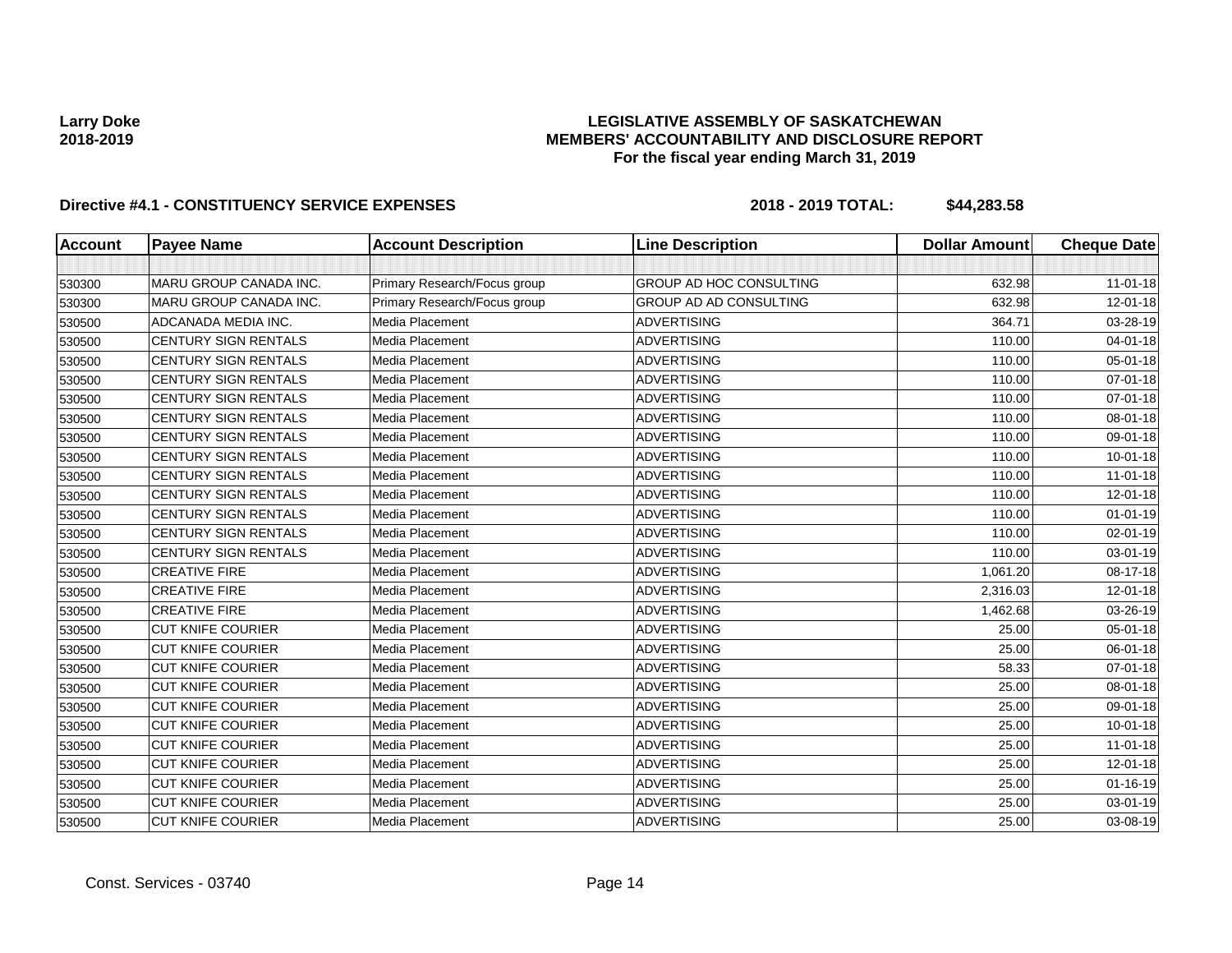## **LEGISLATIVE ASSEMBLY OF SASKATCHEWAN MEMBERS' ACCOUNTABILITY AND DISCLOSURE REPORT For the fiscal year ending March 31, 2019**

| <b>Account</b> | <b>Payee Name</b>                                  | <b>Account Description</b> | <b>Line Description</b>   | <b>Dollar Amount</b> | <b>Cheque Date</b> |
|----------------|----------------------------------------------------|----------------------------|---------------------------|----------------------|--------------------|
|                |                                                    |                            |                           |                      |                    |
| 530500         | DOKE, LARRY                                        | Media Placement            | <b>REIMB: ADVERTISING</b> | 60.00                | $01 - 01 - 19$     |
| 530500         | DOKE, LARRY                                        | Media Placement            | <b>REIMB: ADVERTISING</b> | 25.00                | 03-01-19           |
|                | <b>LIVELONG AND DISTRICT</b>                       |                            |                           |                      |                    |
| 530500         | RECREATION ASSOC. INC.                             | Media Placement            | <b>ADVERTISING</b>        | 50.00                | 03-01-19           |
| 530500         | LLOYDMINSTER SOURCE LTD                            | Media Placement            | <b>ADVERTISING</b>        | 87.00                | 04-05-18           |
| 530500         | LLOYDMINSTER SOURCE LTD                            | Media Placement            | <b>ADVERTISING</b>        | 87.00                | 05-03-18           |
| 530500         | LLOYDMINSTER SOURCE LTD                            | Media Placement            | <b>ADVERTISING</b>        | 87.00                | 06-07-18           |
| 530500         | LLOYDMINSTER SOURCE LTD                            | Media Placement            | <b>ADVERTISING</b>        | 110.00               | $07 - 01 - 18$     |
|                | <b>MAIDSTONE &amp; DISTRICT CHAMBER</b>            |                            |                           |                      |                    |
| 530500         | OF COMMERCE                                        | Media Placement            | <b>ADVERTISING</b>        | 25.00                | 12-07-18           |
| 530500         | <b>MERIDIAN SOURCE</b>                             | Media Placement            | <b>ADVERTISING</b>        | 55.00                | 05-08-18           |
| 530500         | <b>MERIDIAN SOURCE</b>                             | Media Placement            | <b>ADVERTISING</b>        | 87.00                | 07-05-18           |
| 530500         | <b>MERIDIAN SOURCE</b>                             | Media Placement            | <b>ADVERTISING</b>        | 87.00                | 08-02-18           |
| 530500         | <b>MERIDIAN SOURCE</b>                             | Media Placement            | <b>ADVERTISING</b>        | 185.00               | 09-06-18           |
| 530500         | <b>MERIDIAN SOURCE</b>                             | Media Placement            | <b>ADVERTISING</b>        | 87.00                | 09-06-18           |
| 530500         | <b>MERIDIAN SOURCE</b>                             | Media Placement            | <b>ADVERTISING</b>        | 87.00                | 10-04-18           |
| 530500         | <b>MERIDIAN SOURCE</b>                             | Media Placement            | <b>ADVERTISING</b>        | 87.00                | $11-01-18$         |
| 530500         | <b>MERIDIAN SOURCE</b>                             | Media Placement            | <b>ADVERTISING</b>        | 55.00                | 11-08-18           |
| 530500         | <b>MERIDIAN SOURCE</b>                             | Media Placement            | <b>ADVERTISING</b>        | 87.00                | 12-06-18           |
| 530500         | <b>MERIDIAN SOURCE</b>                             | Media Placement            | <b>ADVERTISING</b>        | 150.00               | 12-13-18           |
| 530500         | <b>MERIDIAN SOURCE</b>                             | Media Placement            | <b>ADVERTISING</b>        | 87.08                | $01 - 03 - 19$     |
| 530500         | <b>MERIDIAN SOURCE</b>                             | Media Placement            | <b>ADVERTISING</b>        | 87.08                | 02-07-19           |
| 530500         | <b>MERIDIAN SOURCE</b>                             | Media Placement            | <b>ADVERTISING</b>        | 87.08                | 03-07-19           |
| 530500         | <b>MERIDIAN SOURCE</b>                             | Media Placement            | <b>ADVERTISING</b>        | 175.00               | 03-14-19           |
| 530500         | <b>PNG PRAIRIE NEWSPAPER GROUP Media Placement</b> |                            | <b>ADVERTISING</b>        | 114.72               | $04 - 11 - 18$     |
| 530500         | <b>PNG PRAIRIE NEWSPAPER GROUP Media Placement</b> |                            | <b>ADVERTISING</b>        | 27.22                | 04-18-18           |
| 530500         | <b>PNG PRAIRIE NEWSPAPER GROUP Media Placement</b> |                            | ADVERTISING               | 64.72                | 04-18-18           |
| 530500         | <b>PNG PRAIRIE NEWSPAPER GROUP Media Placement</b> |                            | <b>ADVERTISING</b>        | 112.88               | 05-01-18           |
| 530500         | PNG PRAIRIE NEWSPAPER GROUP Media Placement        |                            | <b>ADVERTISING</b>        | 238.52               | 05-01-18           |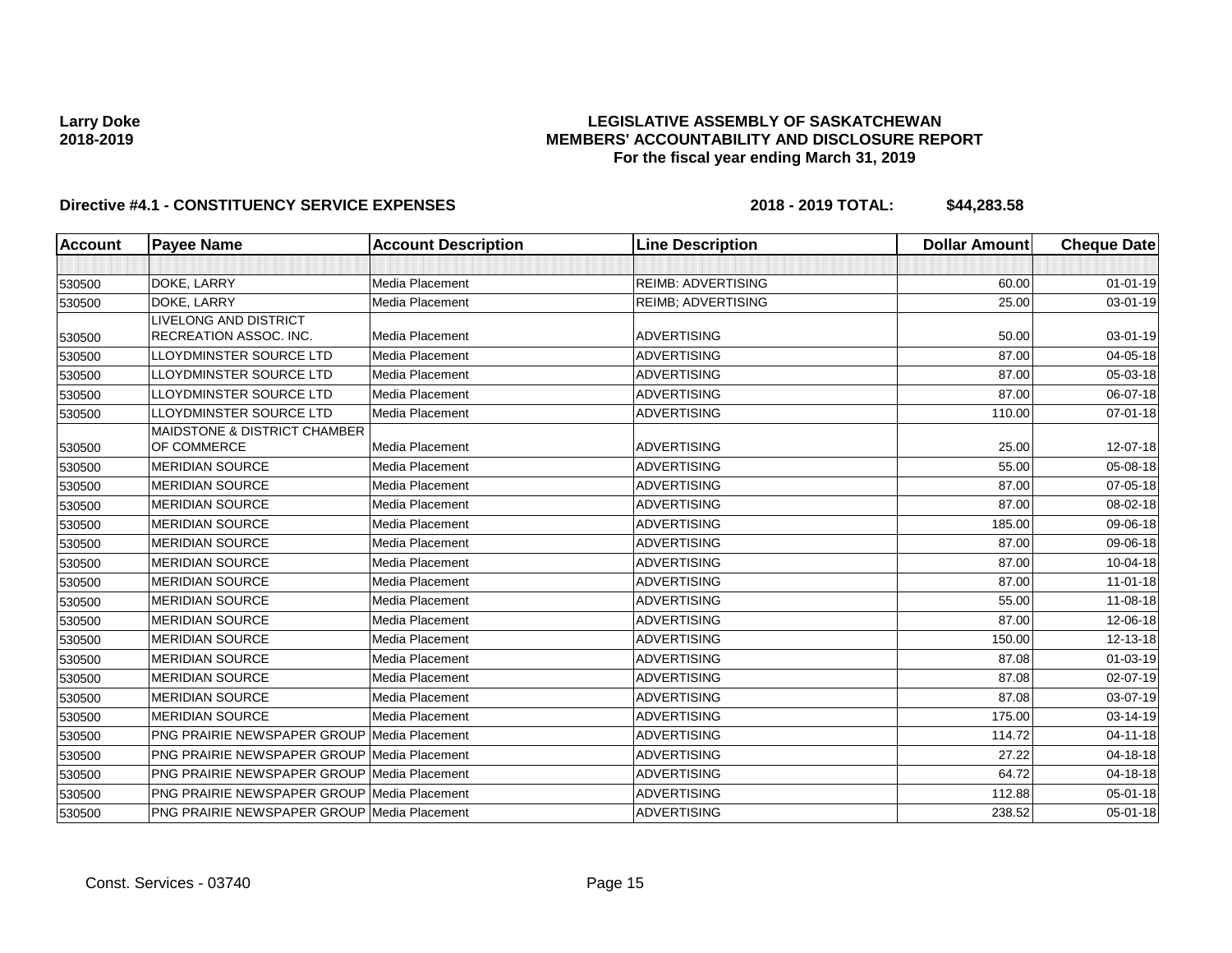### **LEGISLATIVE ASSEMBLY OF SASKATCHEWAN MEMBERS' ACCOUNTABILITY AND DISCLOSURE REPORT For the fiscal year ending March 31, 2019**

| <b>Account</b> | <b>Payee Name</b>                                  | <b>Account Description</b> | <b>Line Description</b> | <b>Dollar Amount</b> | <b>Cheque Date</b> |
|----------------|----------------------------------------------------|----------------------------|-------------------------|----------------------|--------------------|
|                |                                                    |                            |                         |                      |                    |
| 530500         | <b>PNG PRAIRIE NEWSPAPER GROUP Media Placement</b> |                            | <b>ADVERTISING</b>      | 27.22                | 05-01-18           |
| 530500         | <b>PNG PRAIRIE NEWSPAPER GROUP Media Placement</b> |                            | <b>ADVERTISING</b>      | 64.72                | 05-09-18           |
| 530500         | PNG PRAIRIE NEWSPAPER GROUP Media Placement        |                            | <b>ADVERTISING</b>      | 140.00               | 05-16-18           |
| 530500         | <b>PNG PRAIRIE NEWSPAPER GROUP Media Placement</b> |                            | <b>ADVERTISING</b>      | 104.72               | 05-16-18           |
| 530500         | <b>PNG PRAIRIE NEWSPAPER GROUP Media Placement</b> |                            | <b>ADVERTISING</b>      | 27.22                | 05-16-18           |
| 530500         | PNG PRAIRIE NEWSPAPER GROUP Media Placement        |                            | <b>ADVERTISING</b>      | 64.72                | 06-01-18           |
| 530500         | <b>PNG PRAIRIE NEWSPAPER GROUP Media Placement</b> |                            | <b>ADVERTISING</b>      | 64.72                | 06-01-18           |
| 530500         | <b>PNG PRAIRIE NEWSPAPER GROUP Media Placement</b> |                            | <b>ADVERTISING</b>      | 40.00                | 06-01-18           |
| 530500         | <b>PNG PRAIRIE NEWSPAPER GROUP Media Placement</b> |                            | <b>ADVERTISING</b>      | 40.00                | 06-01-18           |
| 530500         | <b>PNG PRAIRIE NEWSPAPER GROUP Media Placement</b> |                            | <b>ADVERTISING</b>      | 27.22                | 06-01-18           |
| 530500         | <b>PNG PRAIRIE NEWSPAPER GROUP Media Placement</b> |                            | <b>ADVERTISING</b>      | 64.72                | 06-01-18           |
| 530500         | <b>PNG PRAIRIE NEWSPAPER GROUP Media Placement</b> |                            | <b>ADVERTISING</b>      | 41.44                | 06-01-18           |
| 530500         | <b>PNG PRAIRIE NEWSPAPER GROUP Media Placement</b> |                            | <b>ADVERTISING</b>      | 241.72               | 07-01-18           |
| 530500         | <b>PNG PRAIRIE NEWSPAPER GROUP Media Placement</b> |                            | <b>ADVERTISING</b>      | 106.16               | 07-01-18           |
| 530500         | <b>PNG PRAIRIE NEWSPAPER GROUP Media Placement</b> |                            | <b>ADVERTISING</b>      | 109.72               | 07-01-18           |
| 530500         | <b>PNG PRAIRIE NEWSPAPER GROUP Media Placement</b> |                            | <b>ADVERTISING</b>      | 77.22                | 07-01-18           |
| 530500         | <b>PNG PRAIRIE NEWSPAPER GROUP Media Placement</b> |                            | <b>ADVERTISING</b>      | 27.22                | 07-01-18           |
| 530500         | <b>PNG PRAIRIE NEWSPAPER GROUP Media Placement</b> |                            | <b>ADVERTISING</b>      | 64.72                | 07-01-18           |
| 530500         | PNG PRAIRIE NEWSPAPER GROUP Media Placement        |                            | <b>ADVERTISING</b>      | 27.22                | $07 - 11 - 18$     |
| 530500         | <b>PNG PRAIRIE NEWSPAPER GROUP Media Placement</b> |                            | <b>ADVERTISING</b>      | 64.72                | $07 - 11 - 18$     |
| 530500         | <b>PNG PRAIRIE NEWSPAPER GROUP Media Placement</b> |                            | <b>ADVERTISING</b>      | 64.72                | 08-01-18           |
| 530500         | <b>PNG PRAIRIE NEWSPAPER GROUP Media Placement</b> |                            | <b>ADVERTISING</b>      | 64.72                | 08-01-18           |
| 530500         | <b>PNG PRAIRIE NEWSPAPER GROUP Media Placement</b> |                            | <b>ADVERTISING</b>      | 64.72                | 08-01-18           |
| 530500         | PNG PRAIRIE NEWSPAPER GROUP Media Placement        |                            | <b>ADVERTISING</b>      | 27.22                | 08-01-18           |
| 530500         | <b>PNG PRAIRIE NEWSPAPER GROUP Media Placement</b> |                            | <b>ADVERTISING</b>      | 64.72                | 08-08-18           |
| 530500         | <b>PNG PRAIRIE NEWSPAPER GROUP Media Placement</b> |                            | <b>ADVERTISING</b>      | 64.72                | 08-15-18           |
| 530500         | <b>PNG PRAIRIE NEWSPAPER GROUP Media Placement</b> |                            | <b>ADVERTISING</b>      | 112.88               | 09-01-18           |
| 530500         | <b>PNG PRAIRIE NEWSPAPER GROUP Media Placement</b> |                            | <b>ADVERTISING</b>      | 64.72                | 09-01-18           |
| 530500         | PNG PRAIRIE NEWSPAPER GROUP Media Placement        |                            | <b>ADVERTISING</b>      | 27.22                | 09-01-18           |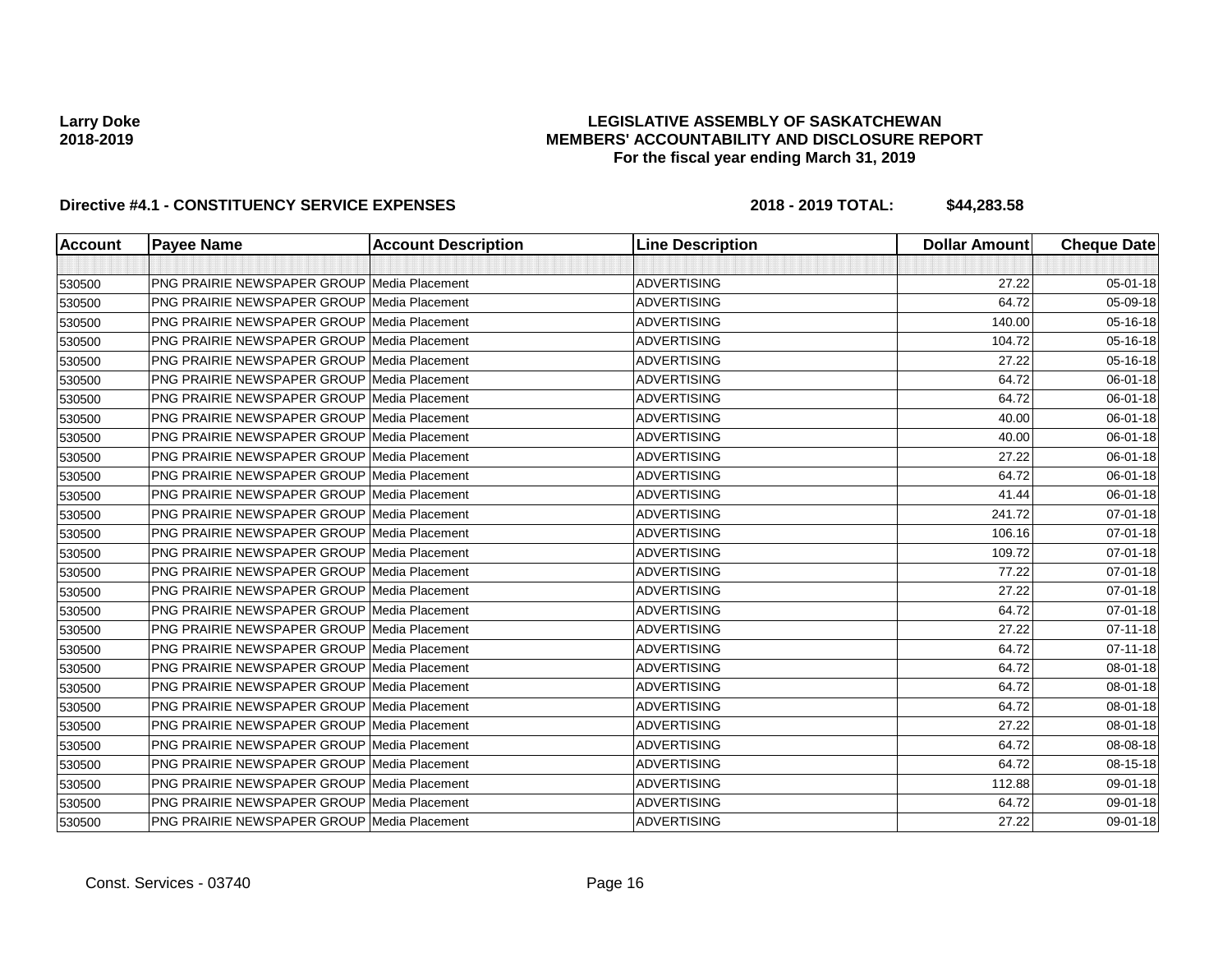### **LEGISLATIVE ASSEMBLY OF SASKATCHEWAN MEMBERS' ACCOUNTABILITY AND DISCLOSURE REPORT For the fiscal year ending March 31, 2019**

| <b>Account</b> | <b>Payee Name</b>                                  | <b>Account Description</b> | <b>Line Description</b> | <b>Dollar Amount</b> | <b>Cheque Date</b> |
|----------------|----------------------------------------------------|----------------------------|-------------------------|----------------------|--------------------|
|                |                                                    |                            |                         |                      |                    |
| 530500         | <b>PNG PRAIRIE NEWSPAPER GROUP Media Placement</b> |                            | <b>ADVERTISING</b>      | 27.22                | 09-01-18           |
| 530500         | <b>PNG PRAIRIE NEWSPAPER GROUP Media Placement</b> |                            | <b>ADVERTISING</b>      | 64.72                | 09-01-18           |
| 530500         | <b>PNG PRAIRIE NEWSPAPER GROUP Media Placement</b> |                            | <b>ADVERTISING</b>      | 112.88               | $10 - 01 - 18$     |
| 530500         | <b>PNG PRAIRIE NEWSPAPER GROUP Media Placement</b> |                            | <b>ADVERTISING</b>      | 27.22                | $10 - 01 - 18$     |
| 530500         | <b>PNG PRAIRIE NEWSPAPER GROUP Media Placement</b> |                            | <b>ADVERTISING</b>      | 27.22                | $10 - 01 - 18$     |
| 530500         | <b>PNG PRAIRIE NEWSPAPER GROUP Media Placement</b> |                            | <b>ADVERTISING</b>      | 64.72                | $10 - 01 - 18$     |
| 530500         | PNG PRAIRIE NEWSPAPER GROUP Media Placement        |                            | <b>ADVERTISING</b>      | 154.72               | $10 - 01 - 18$     |
| 530500         | <b>PNG PRAIRIE NEWSPAPER GROUP Media Placement</b> |                            | <b>ADVERTISING</b>      | 64.72                | 10-01-18           |
| 530500         | <b>PNG PRAIRIE NEWSPAPER GROUP Media Placement</b> |                            | <b>ADVERTISING</b>      | 64.72                | 10-10-18           |
| 530500         | <b>PNG PRAIRIE NEWSPAPER GROUP Media Placement</b> |                            | <b>ADVERTISING</b>      | 27.22                | 10-17-18           |
| 530500         | <b>PNG PRAIRIE NEWSPAPER GROUP Media Placement</b> |                            | <b>ADVERTISING</b>      | 64.72                | 10-17-18           |
| 530500         | PNG PRAIRIE NEWSPAPER GROUP Media Placement        |                            | <b>ADVERTISING</b>      | 64.72                | $11-01-18$         |
| 530500         | PNG PRAIRIE NEWSPAPER GROUP Media Placement        |                            | <b>ADVERTISING</b>      | 112.88               | $11-01-18$         |
| 530500         | <b>PNG PRAIRIE NEWSPAPER GROUP Media Placement</b> |                            | <b>ADVERTISING</b>      | 27.22                | $11-01-18$         |
| 530500         | PNG PRAIRIE NEWSPAPER GROUP Media Placement        |                            | <b>ADVERTISING</b>      | 64.72                | $11-07-18$         |
| 530500         | <b>PNG PRAIRIE NEWSPAPER GROUP Media Placement</b> |                            | <b>ADVERTISING</b>      | 64.72                | 12-01-18           |
| 530500         | <b>PNG PRAIRIE NEWSPAPER GROUP Media Placement</b> |                            | <b>ADVERTISING</b>      | 27.22                | 12-01-18           |
| 530500         | PNG PRAIRIE NEWSPAPER GROUP Media Placement        |                            | <b>ADVERTISING</b>      | 109.72               | 12-01-18           |
| 530500         | <b>PNG PRAIRIE NEWSPAPER GROUP Media Placement</b> |                            | <b>ADVERTISING</b>      | 64.72                | 12-01-18           |
| 530500         | PNG PRAIRIE NEWSPAPER GROUP Media Placement        |                            | <b>ADVERTISING</b>      | 66.27                | 12-01-18           |
| 530500         | <b>PNG PRAIRIE NEWSPAPER GROUP Media Placement</b> |                            | <b>ADVERTISING</b>      | 64.72                | 12-01-18           |
| 530500         | <b>PNG PRAIRIE NEWSPAPER GROUP Media Placement</b> |                            | <b>ADVERTISING</b>      | 64.72                | 12-12-18           |
| 530500         | PNG PRAIRIE NEWSPAPER GROUP Media Placement        |                            | <b>ADVERTISING</b>      | 48.16                | $01 - 01 - 19$     |
| 530500         | PNG PRAIRIE NEWSPAPER GROUP Media Placement        |                            | <b>ADVERTISING</b>      | 64.72                | $01 - 01 - 19$     |
| 530500         | <b>PNG PRAIRIE NEWSPAPER GROUP Media Placement</b> |                            | <b>ADVERTISING</b>      | 27.22                | $01 - 01 - 19$     |
| 530500         | <b>PNG PRAIRIE NEWSPAPER GROUP Media Placement</b> |                            | <b>ADVERTISING</b>      | 64.72                | $01 - 01 - 19$     |
| 530500         | <b>PNG PRAIRIE NEWSPAPER GROUP Media Placement</b> |                            | <b>ADVERTISING</b>      | 91.80                | $01 - 01 - 19$     |
| 530500         | <b>PNG PRAIRIE NEWSPAPER GROUP Media Placement</b> |                            | <b>ADVERTISING</b>      | 162.90               | $01 - 01 - 19$     |
| 530500         | PNG PRAIRIE NEWSPAPER GROUP Media Placement        |                            | <b>ADVERTISING</b>      | 28.22                | $01 - 16 - 19$     |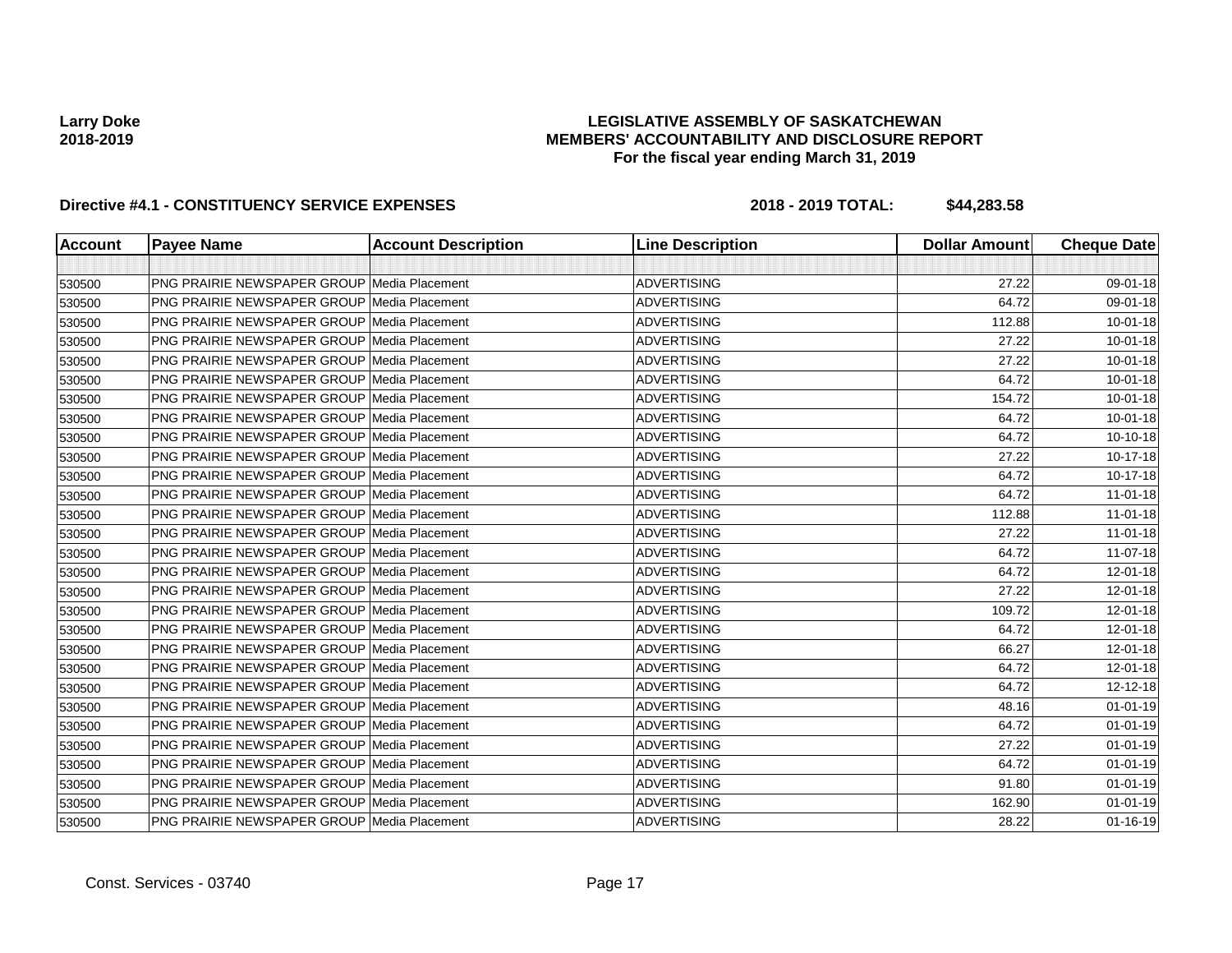## **LEGISLATIVE ASSEMBLY OF SASKATCHEWAN MEMBERS' ACCOUNTABILITY AND DISCLOSURE REPORT For the fiscal year ending March 31, 2019**

| <b>Account</b> | <b>Payee Name</b>                                          | <b>Account Description</b> | <b>Line Description</b> | <b>Dollar Amount</b> | <b>Cheque Date</b> |
|----------------|------------------------------------------------------------|----------------------------|-------------------------|----------------------|--------------------|
|                |                                                            |                            |                         |                      |                    |
| 530500         | <b>PNG PRAIRIE NEWSPAPER GROUP Media Placement</b>         |                            | <b>ADVERTISING</b>      | 64.72                | $01 - 16 - 19$     |
| 530500         | <b>PNG PRAIRIE NEWSPAPER GROUP Media Placement</b>         |                            | <b>ADVERTISING</b>      | 64.72                | 01-23-19           |
| 530500         | <b>PNG PRAIRIE NEWSPAPER GROUP Media Placement</b>         |                            | <b>ADVERTISING</b>      | 60.48                | 01-23-19           |
| 530500         | <b>PNG PRAIRIE NEWSPAPER GROUP Media Placement</b>         |                            | <b>ADVERTISING</b>      | 135.16               | 02-01-19           |
| 530500         | PNG PRAIRIE NEWSPAPER GROUP Media Placement                |                            | <b>ADVERTISING</b>      | 28.22                | 02-01-19           |
| 530500         | <b>PNG PRAIRIE NEWSPAPER GROUP Media Placement</b>         |                            | <b>ADVERTISING</b>      | 114.00               | 02-01-19           |
| 530500         | PNG PRAIRIE NEWSPAPER GROUP Media Placement                |                            | <b>ADVERTISING</b>      | 28.22                | 02-13-19           |
| 530500         | <b>PNG PRAIRIE NEWSPAPER GROUP Media Placement</b>         |                            | <b>ADVERTISING</b>      | 64.72                | 02-13-19           |
| 530500         | <b>PNG PRAIRIE NEWSPAPER GROUP Media Placement</b>         |                            | <b>ADVERTISING</b>      | 64.72                | 03-01-19           |
| 530500         | <b>PNG PRAIRIE NEWSPAPER GROUP Media Placement</b>         |                            | <b>ADVERTISING</b>      | 28.22                | 03-01-19           |
| 530500         | <b>PNG PRAIRIE NEWSPAPER GROUP Media Placement</b>         |                            | <b>ADVERTISING</b>      | 64.72                | 03-01-19           |
| 530500         | <b>PNG PRAIRIE NEWSPAPER GROUP Media Placement</b>         |                            | <b>ADVERTISING</b>      | 114.00               | 03-01-19           |
| 530500         | <b>PNG PRAIRIE NEWSPAPER GROUP Media Placement</b>         |                            | <b>ADVERTISING</b>      | 64.72                | 03-13-19           |
| 530500         | <b>PNG PRAIRIE NEWSPAPER GROUP Media Placement</b>         |                            | <b>ADVERTISING</b>      | 28.22                | 03-13-19           |
| 530500         | <b>PNG PRAIRIE NEWSPAPER GROUP Media Placement</b>         |                            | <b>ADVERTISING</b>      | 114.72               | 03-20-19           |
| 530500         | <b>PNG PRAIRIE NEWSPAPER GROUP Media Placement</b>         |                            | <b>ADVERTISING</b>      | 28.22                | 03-27-19           |
| 530500         | <b>PNG PRAIRIE NEWSPAPER GROUP Media Placement</b>         |                            | <b>ADVERTISING</b>      | 64.72                | 03-27-19           |
| 530500         | <b>PNG PRAIRIE NEWSPAPER GROUP Media Placement</b>         |                            | <b>ADVERTISING</b>      | 64.72                | 03-31-19           |
| 530500         | <b>PNG PRAIRIE NEWSPAPER GROUP Media Placement</b>         |                            | <b>ADVERTISING</b>      | 49.28                | 03-31-19           |
|                | SASKATCHEWAN BASEBALL HALL<br>OF FAME & MUSEUM ASSOCIATION |                            |                         |                      |                    |
| 530500         | <b>INC</b>                                                 | Media Placement            | <b>ADVERTISING</b>      | 50.00                | 09-01-18           |
| 530500         | UNITY MINERS HOCKEY CLUB                                   | Media Placement            | <b>ADVERTISING</b>      | 500.00               | $10 - 01 - 18$     |
| 530500         | UNITY MINERS HOCKEY CLUB                                   | Media Placement            | <b>ADVERTISING</b>      | 350.00               | $01 - 01 - 19$     |
| 530800         | <b>WESTERN LITHO PRINTERS LTD.</b>                         | <b>Publications</b>        | <b>NEWSLETTERS</b>      | 368.40               | 06-01-18           |
| 530900         | FLYING COLOURS INTERNATIONAL Promotional Items             |                            | PROMOTIONAL ITEMS       | 1,301.32             | 02-04-19           |
| 530900         | <b>SIGNATURE GRAPHICS</b>                                  | <b>Promotional Items</b>   | <b>CHRISTMAS CARDS</b>  | 174.90               | 12-01-18           |
| 530900         | TREASURE HOUSE IMPORTS LTD.                                | <b>Promotional Items</b>   | <b>SASK PINS</b>        | 108.00               | 08-01-18           |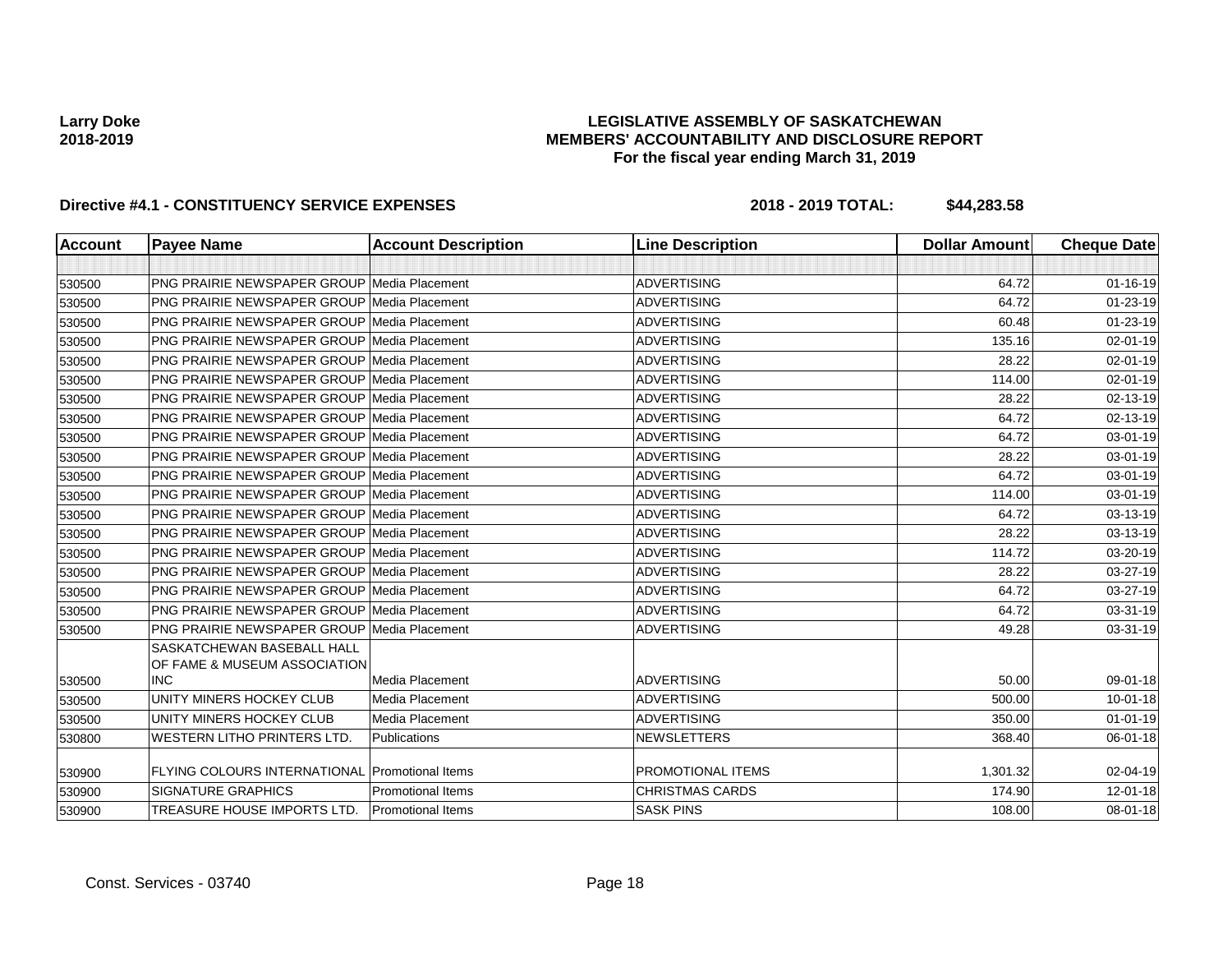### **LEGISLATIVE ASSEMBLY OF SASKATCHEWAN MEMBERS' ACCOUNTABILITY AND DISCLOSURE REPORT For the fiscal year ending March 31, 2019**

| <b>Account</b> | <b>Payee Name</b>                | <b>Account Description</b>         | <b>Line Description</b>                 | <b>Dollar Amountl</b> | <b>Cheque Date</b> |
|----------------|----------------------------------|------------------------------------|-----------------------------------------|-----------------------|--------------------|
|                |                                  |                                    |                                         |                       |                    |
| 550100         | ULTRA PRINT SERVICES LTD.        | <b>Printed Forms</b>               | LETTERHEAD & ENVELOPES                  | 235.23                | 03-18-19           |
| 550200         | <b>CUT KNIFE COURIER</b>         | Books, Mags and Ref Materials      | SUBSCRIPTION RENEWAL                    | 40.00                 | $02 - 01 - 19$     |
|                | <b>PRESS HERALD PUBLICATIONS</b> |                                    |                                         |                       |                    |
| 550200         | LTD.                             | Books, Mags and Ref Materials      | SUBSCRIPTION - NO GST                   | 45.00                 | $05 - 18 - 18$     |
| 555000         | <b>CORPORATE EXPRESS</b>         | Other Material and Supplies        | <b>MISC OFFICE SUPPLIES</b>             | 151.71                | 03-01-19           |
| 555000         | DOKE, LARRY                      | Other Material and Supplies        | <b>REMIB: MISC OFFICE SUPPLIES</b>      | 135.66                | 05-01-18           |
| 555000         | DOKE, LARRY                      | Other Material and Supplies        | REMIB: MISC OFFICE SUPPLIES             | 212.57                | 06-01-18           |
| 555000         | DOKE, LARRY                      | Other Material and Supplies        | <b>REMIB: MISC OFFICE SUPPLIES</b>      | 51.76                 | 06-04-18           |
| 555000         | DOKE, LARRY                      | Other Material and Supplies        | <b>REMIB: MISC OFFICE SUPPLIES</b>      | 26.06                 | $07 - 01 - 18$     |
| 555000         | DOKE, LARRY                      | Other Material and Supplies        | <b>REIMB: MISC OFFICE SUPPLIES</b>      | 36.56                 | $11 - 01 - 18$     |
| 555000         | DOKE, LARRY                      | Other Material and Supplies        | <b>REIMB: MISC OFFICE SUPPLIES</b>      | 43.33                 | $11-07-18$         |
| 555000         | DOKE, LARRY                      | Other Material and Supplies        | <b>REIMB: MISC OFFICE SUPPLIES</b>      | 18.36                 | $02 - 11 - 19$     |
|                |                                  |                                    | <b>REIMB: POSTAGE &amp; MISC OFFICE</b> |                       |                    |
| 555000         | DOKE, LARRY                      | <b>Other Material and Supplies</b> | <b>SUPPLIES</b>                         | 32.29                 | 03-13-19           |
| 555000         | DOKE, LARRY                      | Other Material and Supplies        | <b>REIMB: MISC OFFICE SUPPLIES</b>      | 149.71                | 03-19-19           |
| 555000         | DOKE, LARRY                      | <b>Other Material and Supplies</b> | <b>REIMB: MISC OFFICE SUPPLIES</b>      | 73.38                 | 03-26-19           |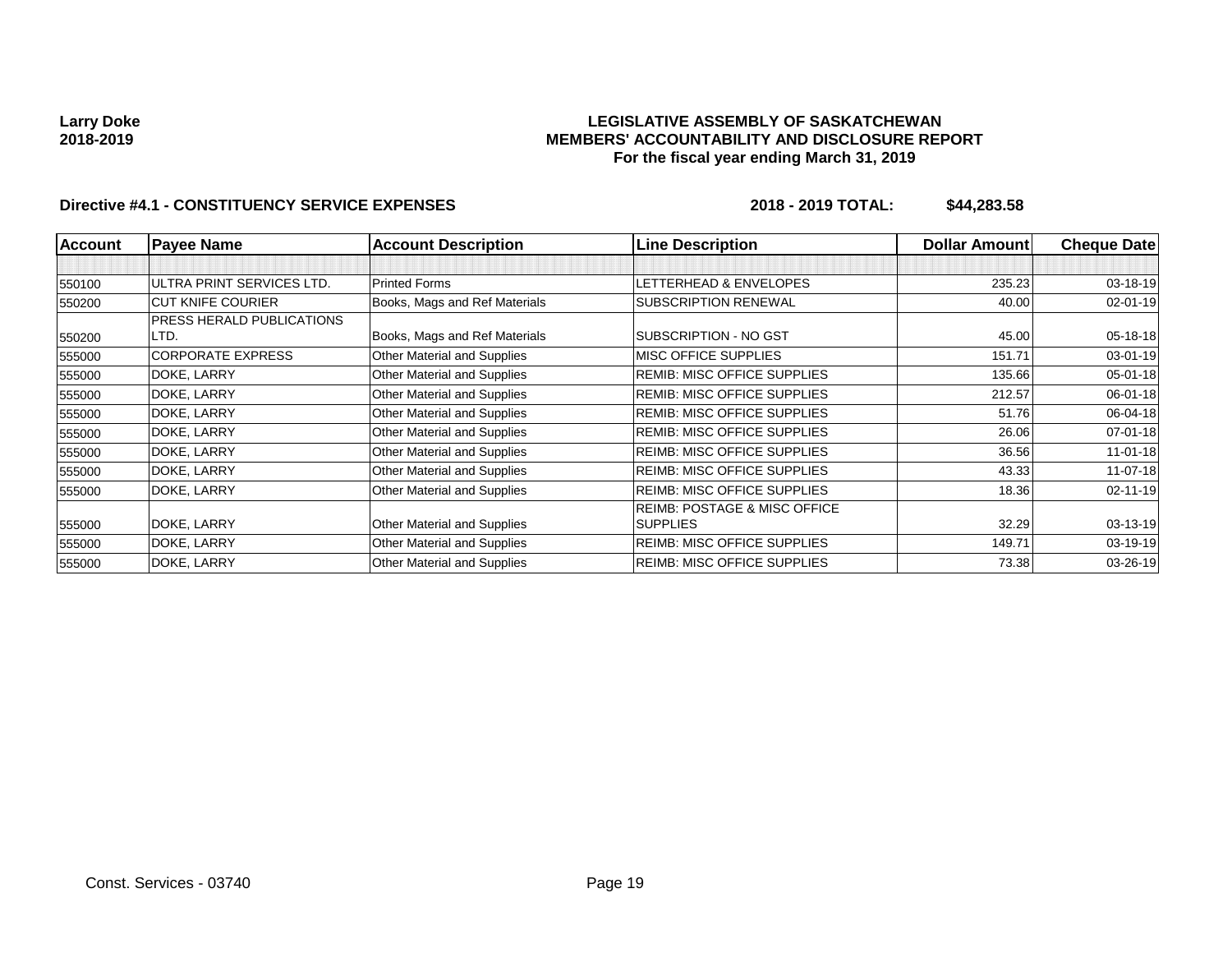## **LEGISLATIVE ASSEMBLY OF SASKATCHEWAN MEMBERS' ACCOUNTABILITY AND DISCLOSURE REPORT For the fiscal year ending March 31, 2019**

| <b>Account</b> | <b>Payee Name</b> | <b>Account Description</b> | <b>Dollar Amount</b> | <b>Cheque Date</b> |
|----------------|-------------------|----------------------------|----------------------|--------------------|
|                |                   |                            |                      |                    |
| 513000         | HUME, CHERYL L    | Out-of-Scope Permanent     | 2122.64              | 04-24-18           |
| 513000         | HUME, CHERYL L    | Out-of-Scope Permanent     | 2,122.64             | 05-08-18           |
| 513000         | HUME, CHERYL L    | Out-of-Scope Permanent     | 2,122.64             | 05-23-18           |
| 513000         | HUME, CHERYL L    | Out-of-Scope Permanent     | 2,122.64             | 06-05-18           |
| 513000         | HUME, CHERYL L    | Out-of-Scope Permanent     | 2,122.64             | 06-13-18           |
| 513000         | HUME, CHERYL L    | Out-of-Scope Permanent     | 2,122.64             | 06-27-18           |
| 513000         | HUME, CHERYL L    | Out-of-Scope Permanent     | 2,122.64             | $07 - 11 - 18$     |
| 513000         | HUME, CHERYL L    | Out-of-Scope Permanent     | 2,122.64             | 07-25-18           |
| 513000         | HUME, CHERYL L    | Out-of-Scope Permanent     | 2122.64              | 08-08-18           |
| 513000         | HUME, CHERYL L    | Out-of-Scope Permanent     | 2,122.64             | 08-22-18           |
| 513000         | HUME, CHERYL L    | Out-of-Scope Permanent     | 2,122.64             | 09-05-18           |
| 513000         | HUME, CHERYL L    | Out-of-Scope Permanent     | 2,122.64             | 09-19-18           |
| 513000         | HUME, CHERYL L    | Out-of-Scope Permanent     | 2,122.64             | 10-03-18           |
| 513000         | HUME, CHERYL L    | Out-of-Scope Permanent     | 2122.64              | 10-17-18           |
| 513000         | HUME, CHERYL L    | Out-of-Scope Permanent     | 2,122.64             | $11 - 01 - 18$     |
| 513000         | HUME, CHERYL L    | Out-of-Scope Permanent     | 2,122.64             | $11 - 14 - 18$     |
| 513000         | HUME, CHERYL L    | Out-of-Scope Permanent     | 2122.64              | 11-28-18           |
| 513000         | HUME, CHERYL L    | Out-of-Scope Permanent     | 2,122.64             | 12-12-18           |
| 513000         | HUME, CHERYL L    | Out-of-Scope Permanent     | 2122.64              | 12-27-18           |
| 513000         | HUME, CHERYL L    | Out-of-Scope Permanent     | 2,122.64             | 01-09-19           |
| 513000         | HUME, CHERYL L    | Out-of-Scope Permanent     | 2,122.64             | $01 - 23 - 19$     |
| 513000         | HUME, CHERYL L    | Out-of-Scope Permanent     | 2,122.64             | 02-06-19           |
| 513000         | HUME, CHERYL L    | Out-of-Scope Permanent     | 2122.64              | 02-20-19           |
| 513000         | HUME, CHERYL L    | Out-of-Scope Permanent     | 2,122.64             | 03-06-19           |
| 513000         | HUME, CHERYL L    | Out-of-Scope Permanent     | 2122.64              | 03-20-19           |
| 513000         | HUME, CHERYL L    | Out-of-Scope Permanent     | 2122.64              | 04-03-19           |
| 514000         | PARON, MAUREEN    | Casual/Term                | 139.48               | 05-23-18           |
| 514000         | PARON, MAUREEN    | Casual/Term                | 139.48               | 06-05-18           |
| 514000         | PARON, MAUREEN    | Casual/Term                | 278.96               | 06-13-18           |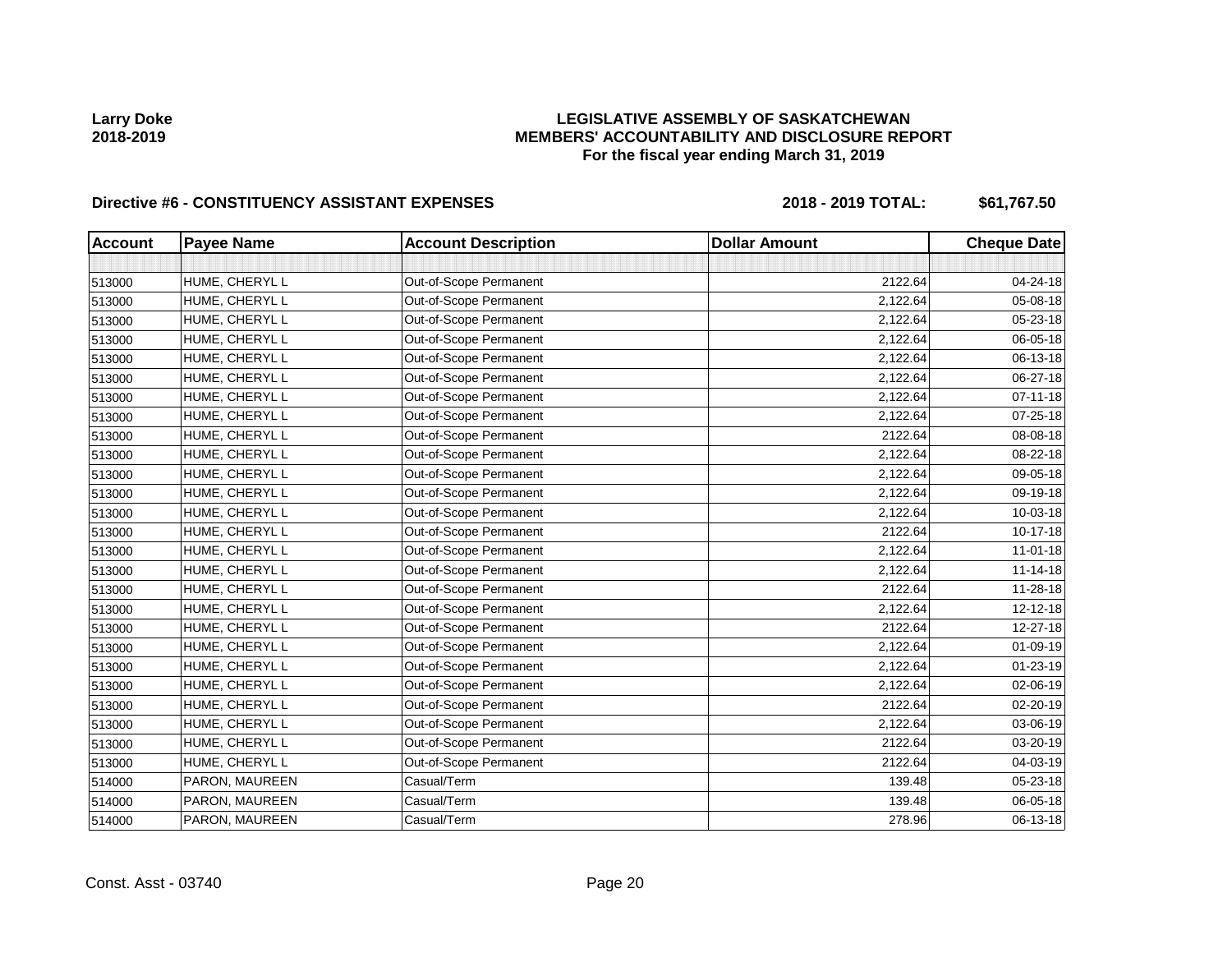## **LEGISLATIVE ASSEMBLY OF SASKATCHEWAN MEMBERS' ACCOUNTABILITY AND DISCLOSURE REPORT For the fiscal year ending March 31, 2019**

| <b>Account</b> | <b>Payee Name</b> | <b>Account Description</b> | <b>Dollar Amount</b> | <b>Cheque Date</b> |
|----------------|-------------------|----------------------------|----------------------|--------------------|
|                |                   |                            |                      |                    |
| 514000         | PARON, MAUREEN    | Casual/Term                | 418.45               | $07 - 11 - 18$     |
| 514000         | PARON, MAUREEN    | Casual/Term                | 557.93               | 07-25-18           |
| 514000         | PARON, MAUREEN    | Casual/Term                | 1,162.34             | 09-19-18           |
| 514000         | PARON, MAUREEN    | Casual/Term                | 418.45               | 10-03-18           |
| 514000         | PARON, MAUREEN    | Casual/Term                | 139.48               | 10-17-18           |
| 514000         | PARON, MAUREEN    | Casual/Term                | 162.73               | $11 - 14 - 18$     |
| 514000         | PARON, MAUREEN    | Casual/Term                | 162.73               | 12-12-18           |
| 514000         | PARON, MAUREEN    | Casual/Term                | 139.48               | 01-09-19           |
| 514000         | PARON, MAUREEN    | Casual/Term                | 139.48               | 01-23-19           |
| 514000         | PARON, MAUREEN    | Casual/Term                | 836.88               | 02-06-19           |
| 514000         | PARON, MAUREEN    | Casual/Term                | 278.96               | 02-20-19           |
| 514000         | PARON, MAUREEN    | Casual/Term                | 860.13               | 03-06-19           |
| 514000         | PARON, MAUREEN    | Casual/Term                | 441.69               | 03-20-19           |
| 514000         | PARON, MAUREEN    | Casual/Term                | 302.21               | 04-03-19           |
|                |                   |                            |                      |                    |
|                |                   |                            |                      |                    |
|                |                   |                            |                      |                    |
|                |                   |                            |                      |                    |
|                |                   |                            |                      |                    |
|                |                   |                            |                      |                    |
|                |                   |                            |                      |                    |
|                |                   |                            |                      |                    |
|                |                   |                            |                      |                    |
|                |                   |                            |                      |                    |
|                |                   |                            |                      |                    |
|                |                   |                            |                      |                    |
|                |                   |                            |                      |                    |
|                |                   |                            |                      |                    |
|                |                   |                            |                      |                    |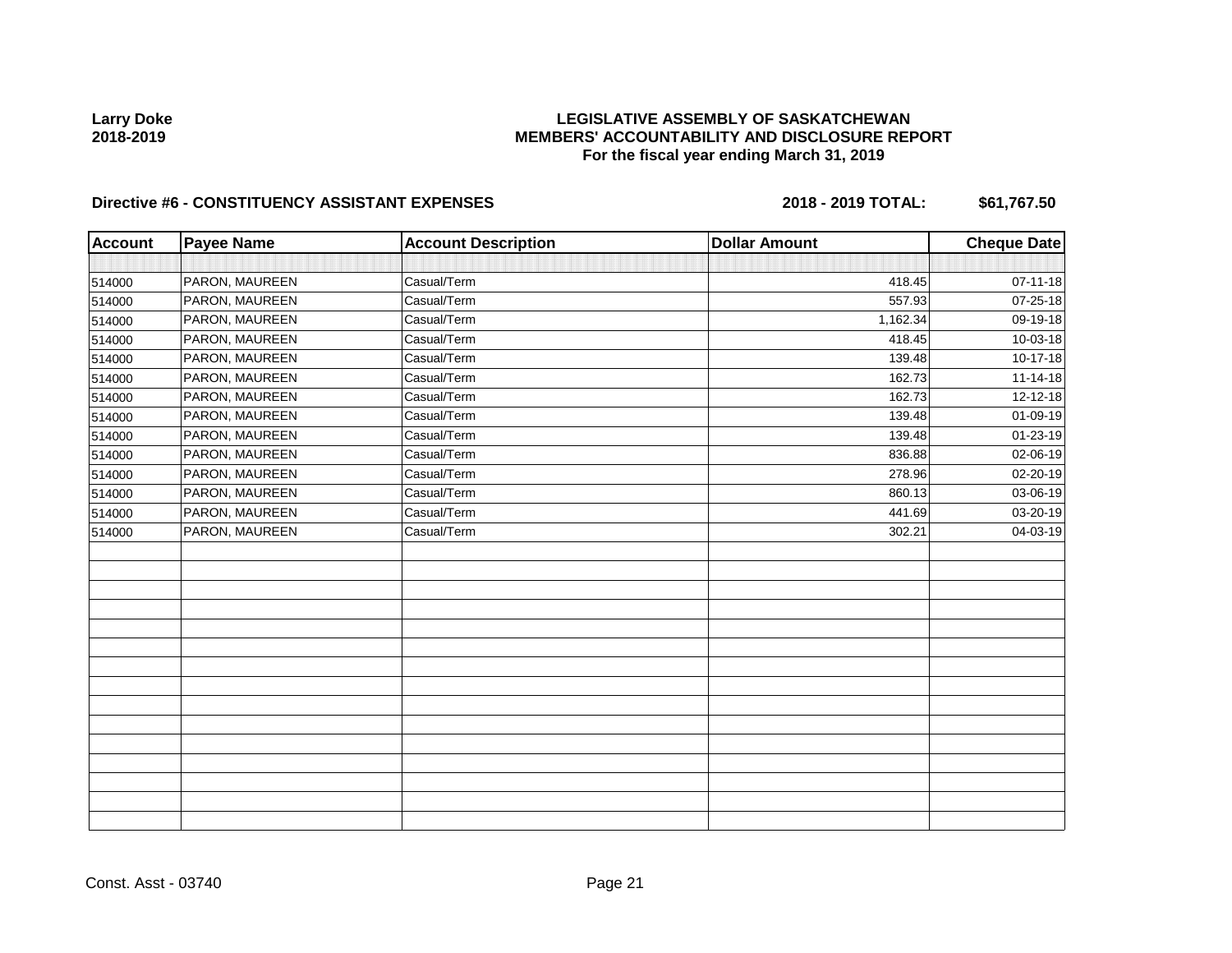## **LEGISLATIVE ASSEMBLY OF SASKATCHEWAN MEMBERS' ACCOUNTABILITY AND DISCLOSURE REPORT For the fiscal year ending March 31, 2019**

| <b>Account</b> | Payee Name | <b>Account Description</b> | <b>Dollar Amount</b> | <b>Cheque Date</b> |
|----------------|------------|----------------------------|----------------------|--------------------|
|                |            |                            |                      |                    |
|                |            |                            |                      |                    |
|                |            |                            |                      |                    |
|                |            |                            |                      |                    |
|                |            |                            |                      |                    |
|                |            |                            |                      |                    |
|                |            |                            |                      |                    |
|                |            |                            |                      |                    |
|                |            |                            |                      |                    |
|                |            |                            |                      |                    |
|                |            |                            |                      |                    |
|                |            |                            |                      |                    |
|                |            |                            |                      |                    |
|                |            |                            |                      |                    |
|                |            |                            |                      |                    |
|                |            |                            |                      |                    |
|                |            |                            |                      |                    |
|                |            |                            |                      |                    |
|                |            |                            |                      |                    |
|                |            |                            |                      |                    |
|                |            |                            |                      |                    |
|                |            |                            |                      |                    |
|                |            |                            |                      |                    |
|                |            |                            |                      |                    |
|                |            |                            |                      |                    |
|                |            |                            |                      |                    |
|                |            |                            |                      |                    |
|                |            |                            |                      |                    |
|                |            |                            |                      |                    |